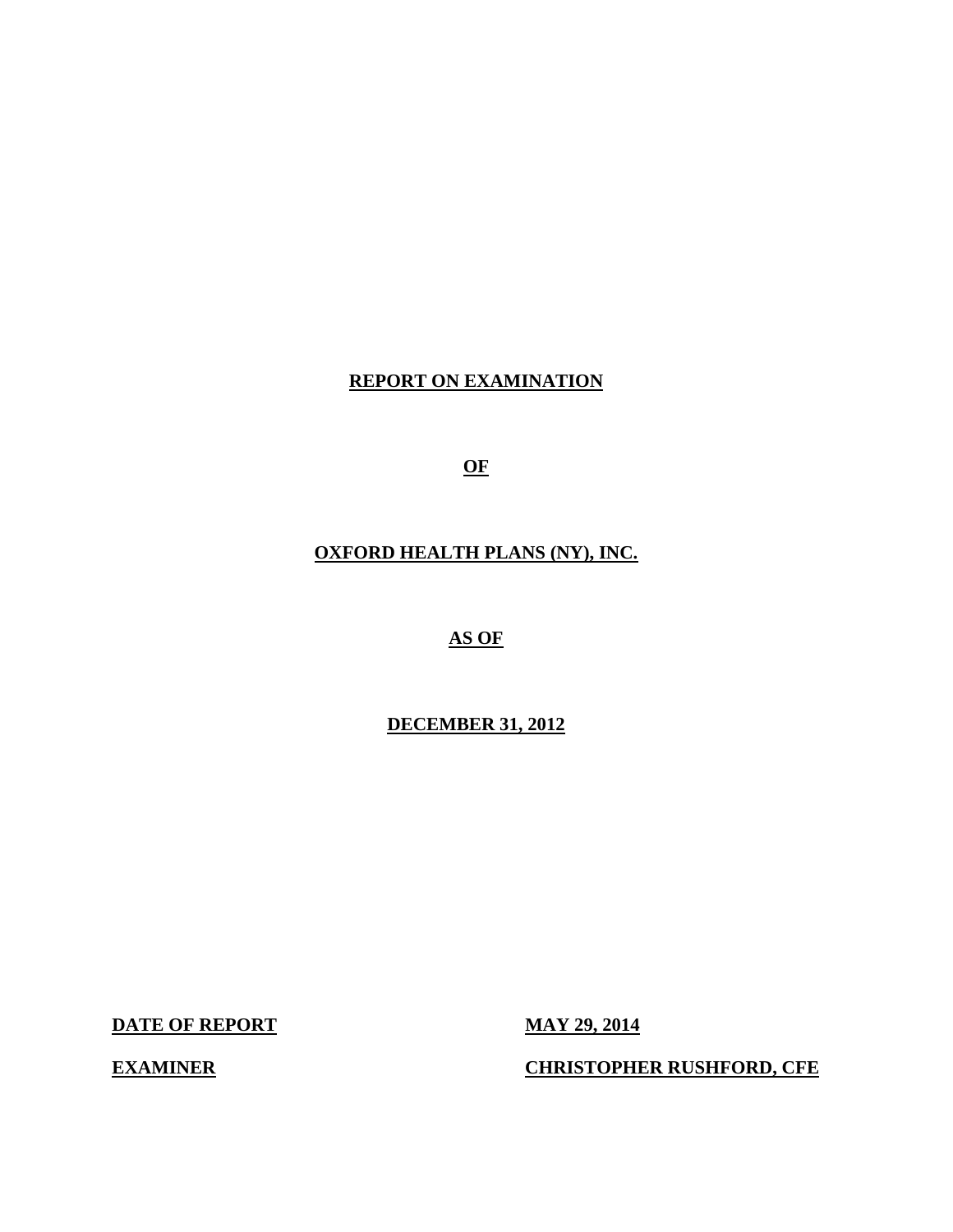# **TABLE OF CONTENTS**

| <u>TEM NO.</u> |                                                                        | PAGE NO. |
|----------------|------------------------------------------------------------------------|----------|
| 1.             | Scope of the examination                                               | 3        |
| 2.             | Description of the Plan                                                | 5        |
|                | Management and controls<br>А.                                          | 6        |
|                | <b>B.</b><br>Corporate governance                                      | 8        |
|                | C. Territory and plan of operation                                     | 10       |
|                | D. Holding company system                                              | 12       |
|                | Intercompany agreements<br>Е.                                          | 14       |
|                | F. Accounts and records                                                | 15       |
|                | G. Internal controls                                                   | 18       |
|                | H. Growth of the Plan                                                  | 19       |
|                | I.<br>Statutory and special deposits                                   | 19       |
|                | J.<br>Fidelity bond and other insurance                                | 19       |
|                | K.<br>Reinsurance                                                      | 20       |
| 3.             | <b>Financial statements</b>                                            | 21       |
|                | <b>Balance</b> sheet<br>A.                                             | 21       |
|                | <b>B.</b><br>Statement of revenue, expenses and capital and<br>surplus | 23       |
| 4.             | Aggregate reserves and claims unpaid                                   | 25       |
| 5.             | Subsequent events                                                      | 25       |
| 6.             | Compliance with prior report on examination                            | 27       |
| 7.             | Summary of comments and recommendations                                | 28       |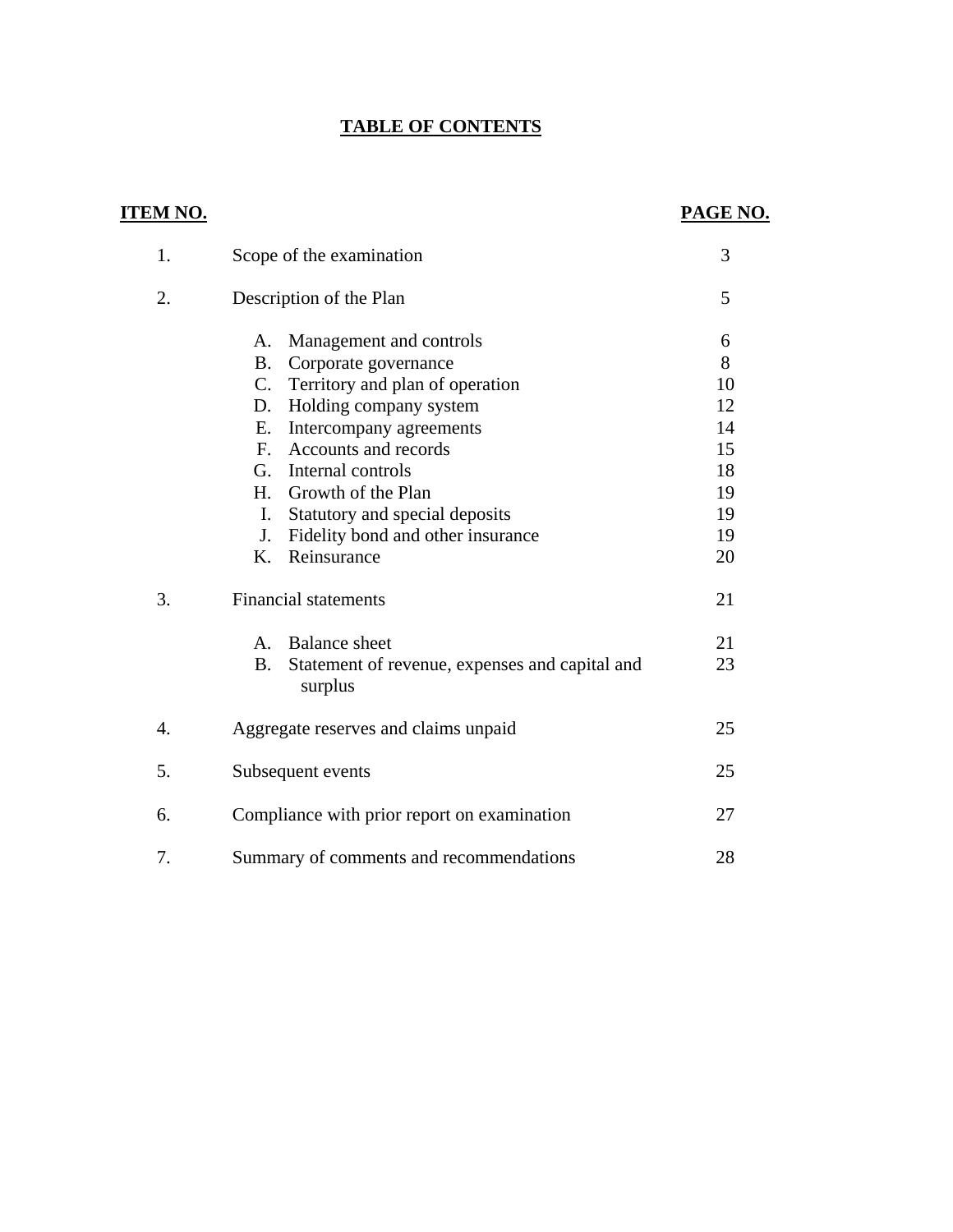

 Andrew M. Cuomo Benjamin M. Lawsky Governor Superintendent Superintendent Superintendent Superintendent Superintendent Superintendent Superintendent Superintendent Superintendent Superintendent Superintendent Superintendent Superintendent Superintendent Sup

May 29, 2014

Honorable Benjamin M. Lawsky Superintendent of Financial Services Albany, New York 12257

Sir:

Pursuant to the requirements of the New York Insurance Law and acting in accordance with the instructions contained in Appointment Number 30873, dated January 7, 2012, attached hereto, I have made an examination into the condition and affairs of Oxford Health Plans (NY), Inc., a for-profit health maintenance organization ("HMO") licensed pursuant to the provisions of Article 44 of the New York Public Health Law, as of December 31, 2012. The following report is respectfully submitted thereon.

The examination was conducted at the office of Oxford Health Plans (NY), Inc., located at 48 Monroe Turnpike, Trumbull, CT.

Wherever the designations "OHP-NY" or the "Plan" appear herein, without qualification, they should be understood to indicate Oxford Health Plans (NY), Inc.

Wherever the designation "OHI" appears herein, without qualification, it should be understood to indicate Oxford Health Insurance, Inc., a for-profit stock company licensed pursuant to Article 42 of the New York Insurance Law. A concurrent examination was made of OHI and a separate report thereon has been submitted.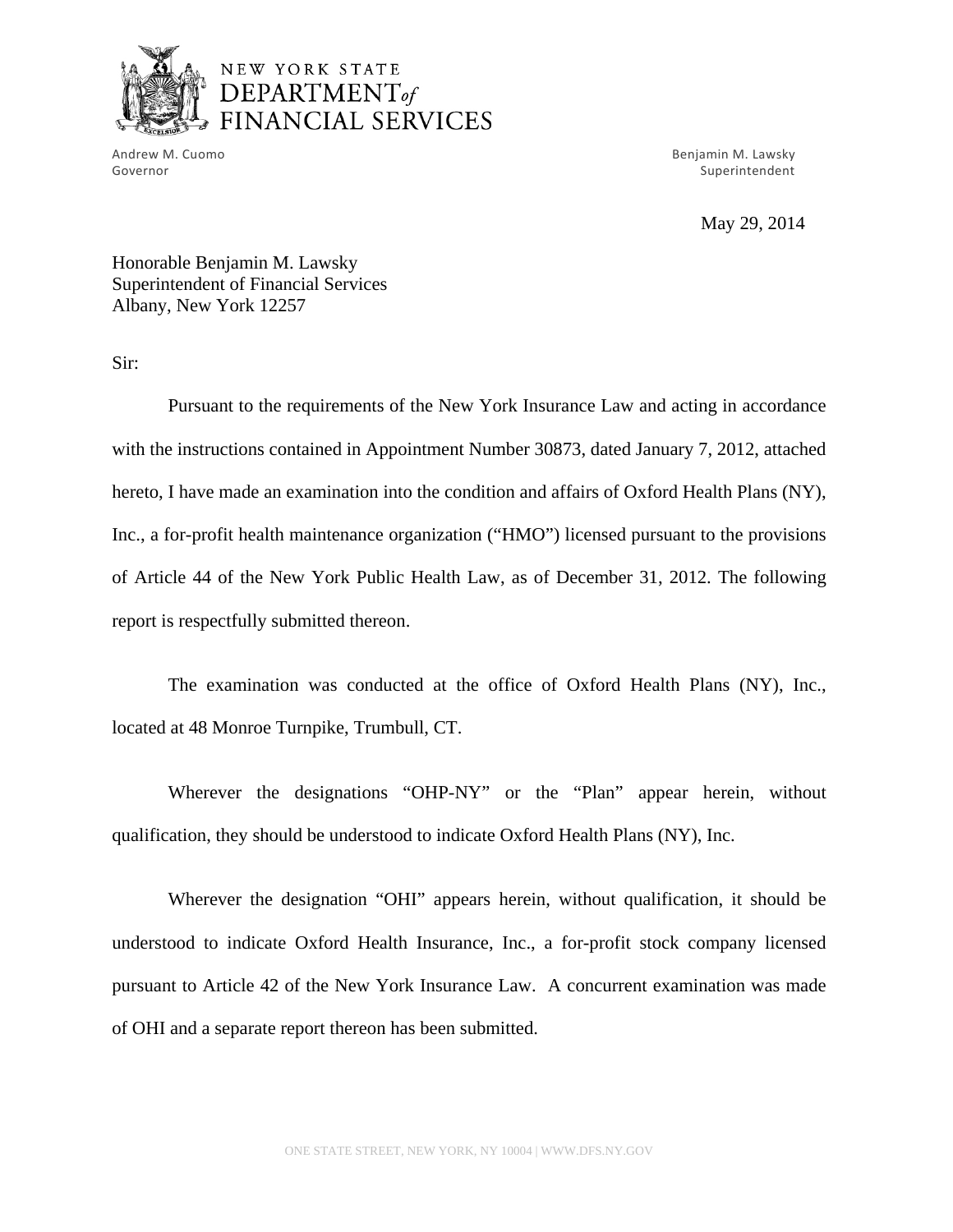Wherever the designations "Oxford" or the "Parent" appears herein, without qualification, it should be understood to indicate Oxford Health Plans, LLC, the parent of Oxford Health Plans (NY), Inc.

Wherever the designation "UHG" appears herein, without qualification, it should be understood to indicate UnitedHealth Group Incorporated, a for-profit holding company and the ultimate parent of OHP-NY and OHI.

Wherever the designation the "Department" appears herein, without qualification, it should be understood to indicate the New York State Department of Financial Services.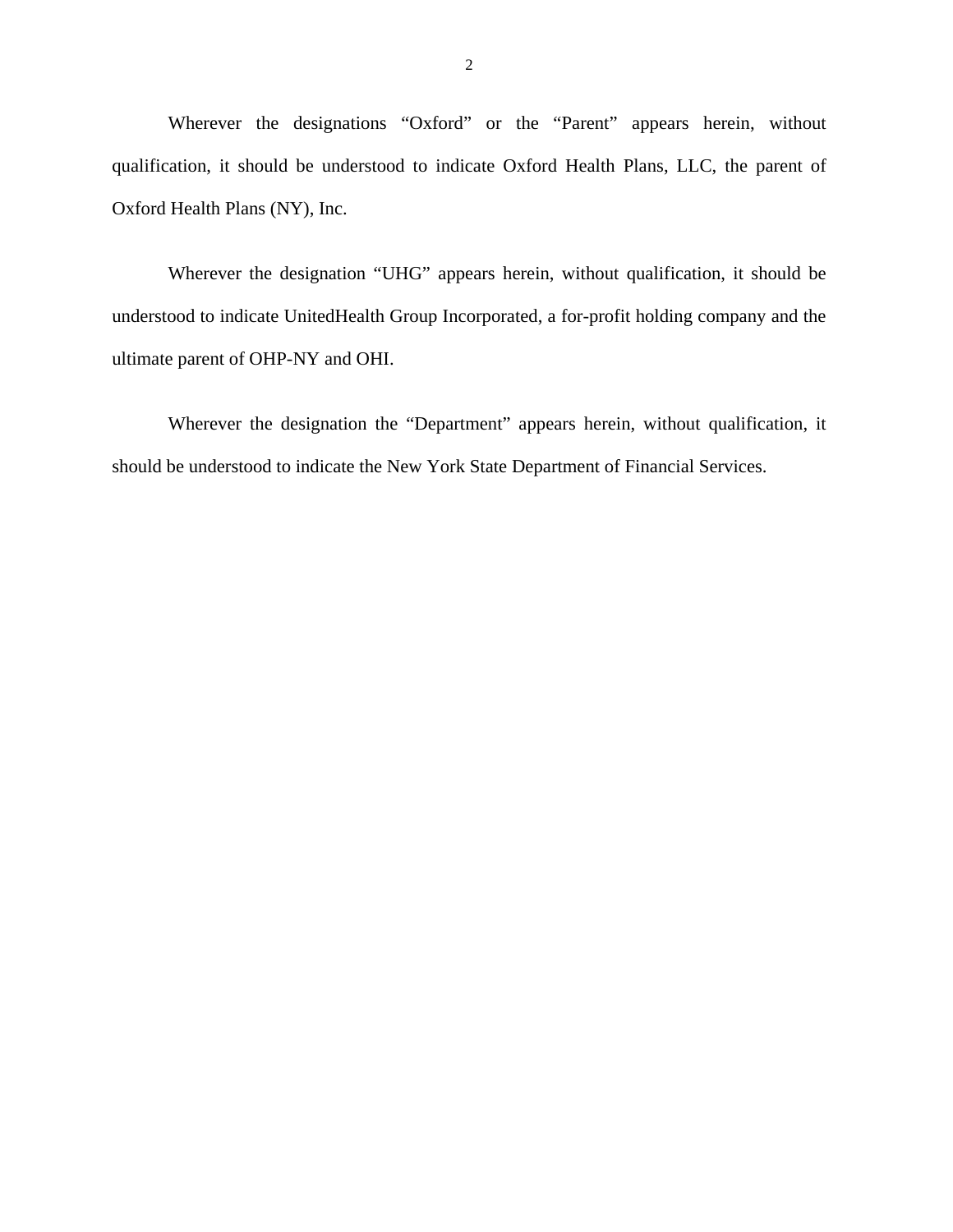### **1. SCOPE OF THE EXAMINATION**

The prior examination was conducted as of December 31, 2007. This examination of the Plan was a financial examination, as defined in the National Association of Insurance Commissioners ("NAIC") *Financial Condition Examiners Handbook*, *2012 Edition* (the "Handbook") and covered the five-year period from January 1, 2008 through December 31, 2012. The examination was conducted observing the guidelines and procedures in the Handbook. Where deemed appropriate by the examiner, transactions occurring subsequent to December 31, 2012 were also reviewed.

The examination was conducted on a risk-focused basis in accordance with the provisions of the Handbook, which provides guidance for the establishment of an examination plan based on the examiner's assessment of risk in the Plan's operations and utilizes that evaluation in formulating the nature and extent of the examination. The examiner planned and performed the examination to evaluate the Plan's current financial condition, as well as to identify prospective risks that may threaten the future solvency of OHP-NY.

The examiner identified key processes, assessed the risks within those processes and assessed the internal control systems and procedures used to mitigate those risks. The examination also included an assessment of the principles used and significant estimates made by management, an evaluation of the overall financial statement presentation, and determined management's compliance with the Department's statutes and guidelines, Statutory Accounting Principles, as adopted by the Department, and NAIC Annual Statement Instructions.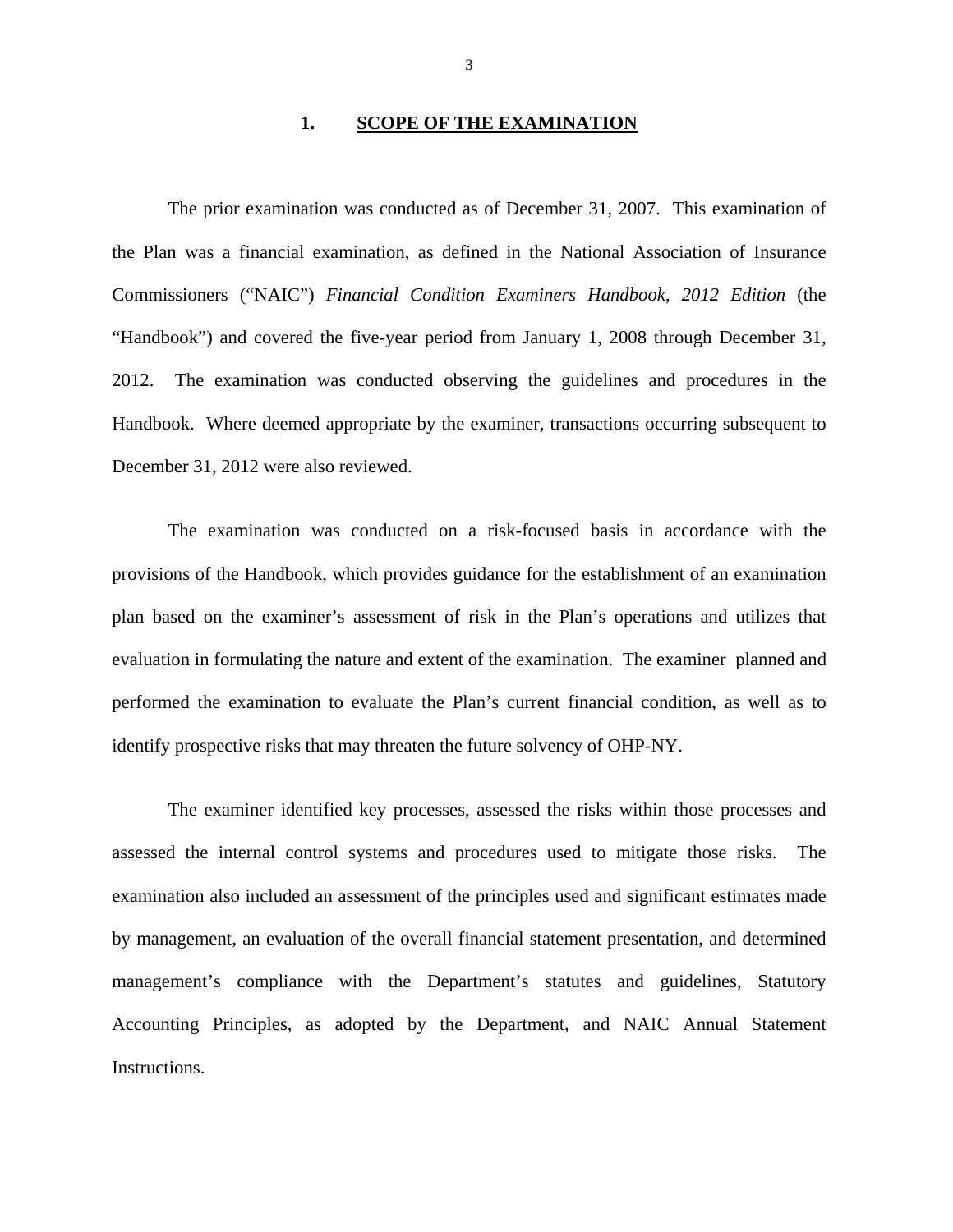Information concerning the Plan's organizational structure, business approach and control environment was utilized to develop the examination approach. The examination evaluated the Plan's risks and management activities in accordance with the NAIC's nine branded risk categories.

These categories are as follows:

- Pricing/Underwriting
- Reserving
- Operational
- Strategic
- Credit
- Market
- Liquidity
- Legal
- Reputational

The Plan was audited annually for the years 2008 through 2012 by the accounting firm of Deloitte & Touche, LLP ("D&T"). The Plan received an unqualified opinion in each of those years. Certain audit work papers of D&T were reviewed and relied upon in conjunction with this examination. A review was also made of UHG's Internal Audit function and Enterprise Risk Management program, as they relate to the Plan.

A review was made of the Plan's compliance with the provisions of Department Regulation No. 118 (11 NYCRR 89), "Audited Financial Statements". This regulation establishes the requirement that insurers develop an Enterprise Risk function to define and mitigate risks within the organization. The regulation is based on the Model Audit Rule ("MAR"), as established by the NAIC, and all references to MAR within this report may be interpreted as references to Regulation 118. The examiner also reviewed the corrective actions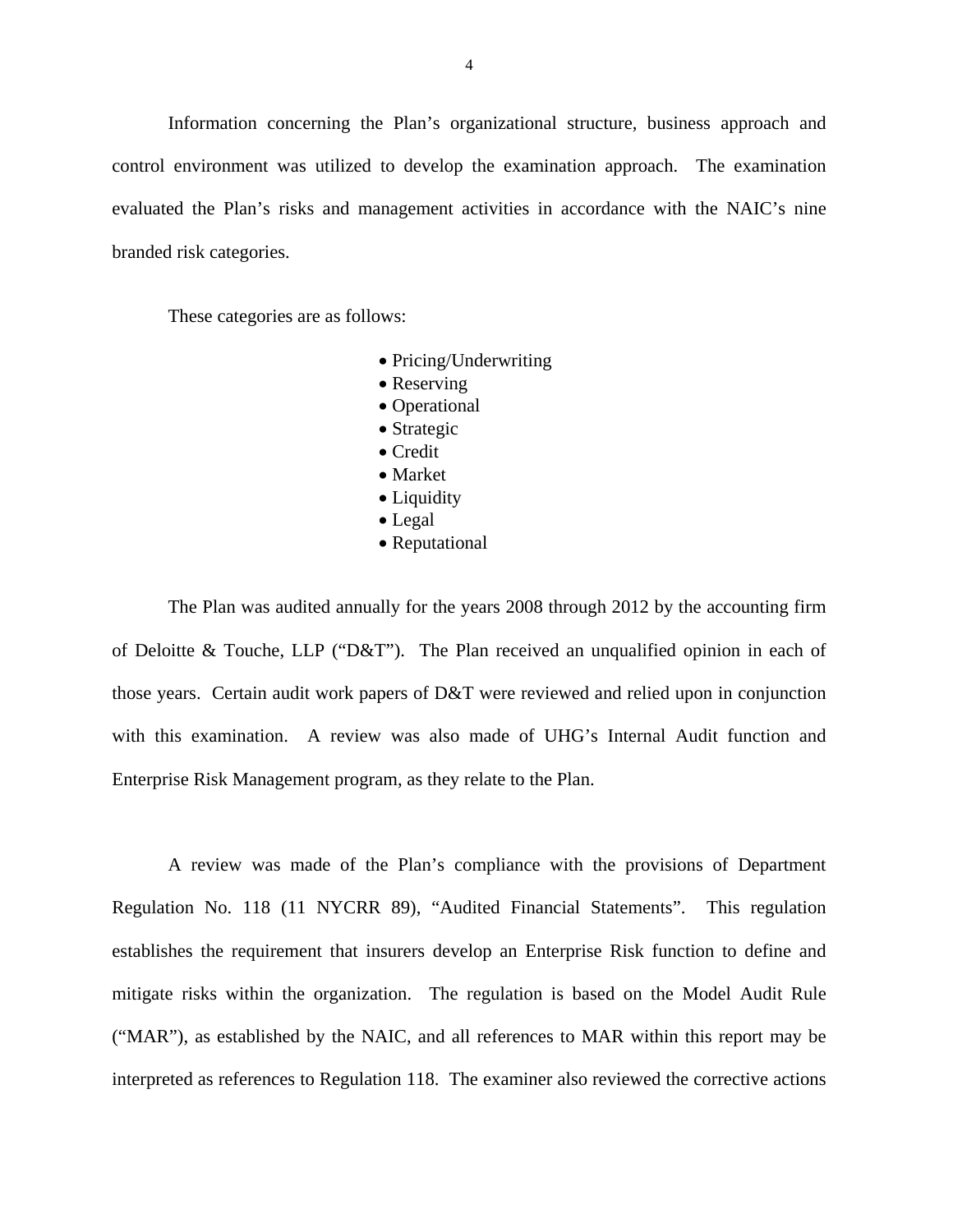taken by the Plan with respect to the recommendations concerning financial issues contained in the prior report on examination. The results of the examiner's review are contained in Item six of this report.

This report on examination is confined to financial statements and comments on those matters which involve departures from laws, regulations or rules, or which require explanation or description.

### **2. DESCRIPTION OF THE PLAN**

OHP-NY is a for-profit health maintenance organization ("HMO") that was incorporated on April 19, 1985 under New York State Law for the purpose of providing comprehensive health care services on a prepaid basis and for the purpose of establishing and operating a health maintenance organization and health care delivery systems. The Plan was granted a Certificate of Authority pursuant to the provisions of Article 44 of the New York Public Health Law and commenced business on June 1, 1986 The Plan has been deemed a Competitive Medical Plan by the Centers for Medicare & Medicaid Services for purposes of the Federal Medicare Program. The Plan's primary business is the provision of medical expense coverage for comprehensive health care services to its members on a pre-paid basis.

On July 29, 2004, the Plan's parent, Oxford Health Plans, LLC, was acquired by UnitedHealth Group, Inc. Oxford is a subsidiary of UHG.

Under the provisions of Part 98-1.11(f) of the Administrative Rules and Regulations of the Department of Health, each health maintenance organization initiating operations under the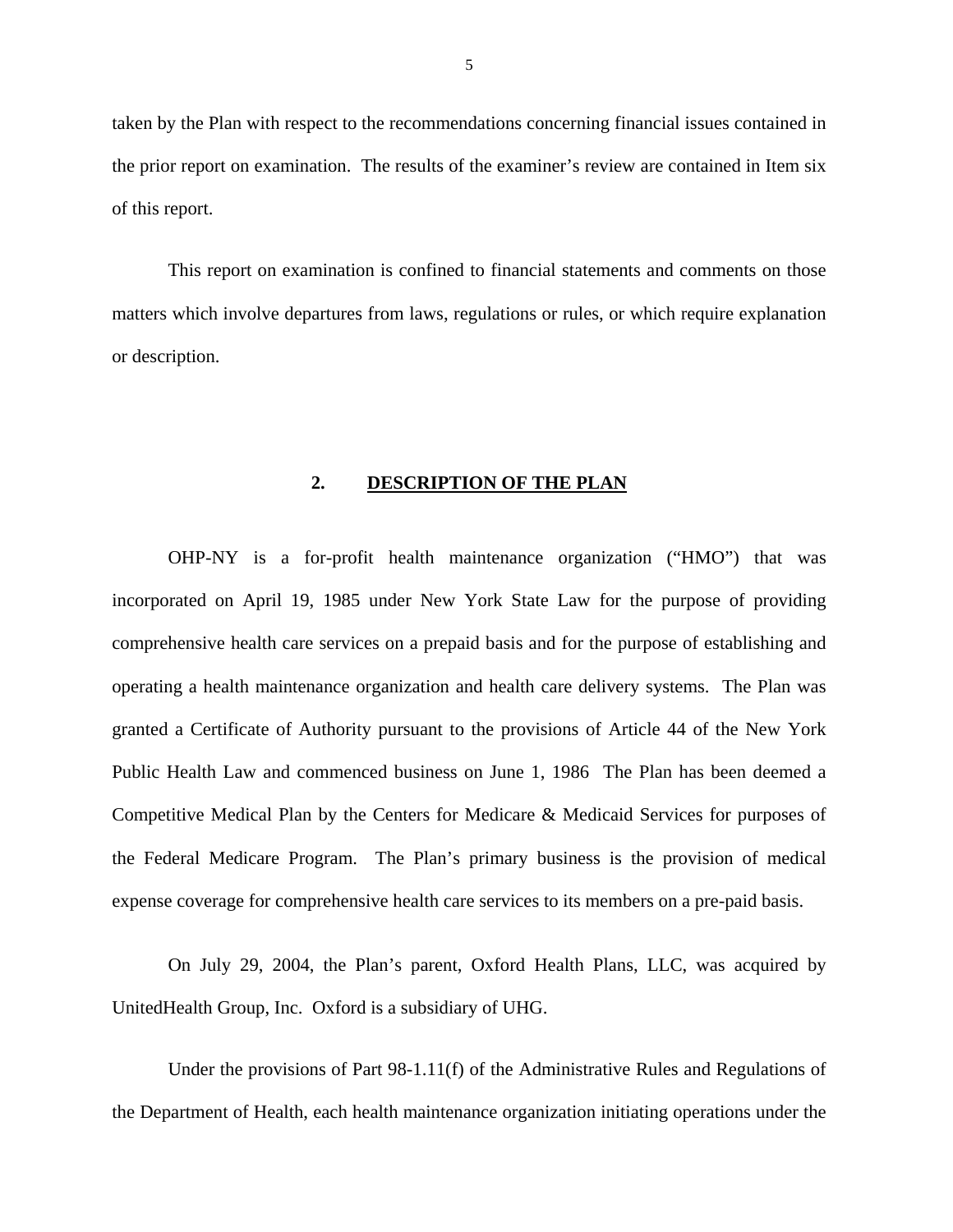<span id="page-7-0"></span>authority of Article 44 of the Public Health Law shall establish a deposit in the form of an escrow account for the protection of enrollees in an amount equal to the greater of five percent of the estimated expenditures for health care services for the year, or \$100,000. As of December 31, 2012, the Plan had estimated expenditures for health care services in the amount of \$2,048,683,664 and an escrow deposit requirement of \$102,434,183. Pursuant to Part 98- 1.11(f) of the Administrative Rules and Regulations of the Department of Health, the Plan had established an escrow account with New York State in the amount of \$152,454,099 (book/adjusted carrying value) as of December 31, 2012.

The Plan's authorized control level Risk-Based Capital ("RBC") was \$169,666,015 as of December 31, 2012. Its total adjusted capital was \$1,147,045,403, yielding an RBC ratio of 676.1% for 2012.

### A. Management and Controls

Pursuant to the Plan's charter and by-laws, management of the Plan is to be vested in a board of directors (the "board") consisting of no more than ten members, at least twenty percent (20%) of whom shall be comprised of individuals ("enrollee-representatives") who are enrolled in the prepaid health care program operated by the Plan, and at least one-third (1/3) of whom shall be persons who reside in New York State. As of the examination date, the board was comprised of five members. The board met at least four times during each calendar year for the period under examination.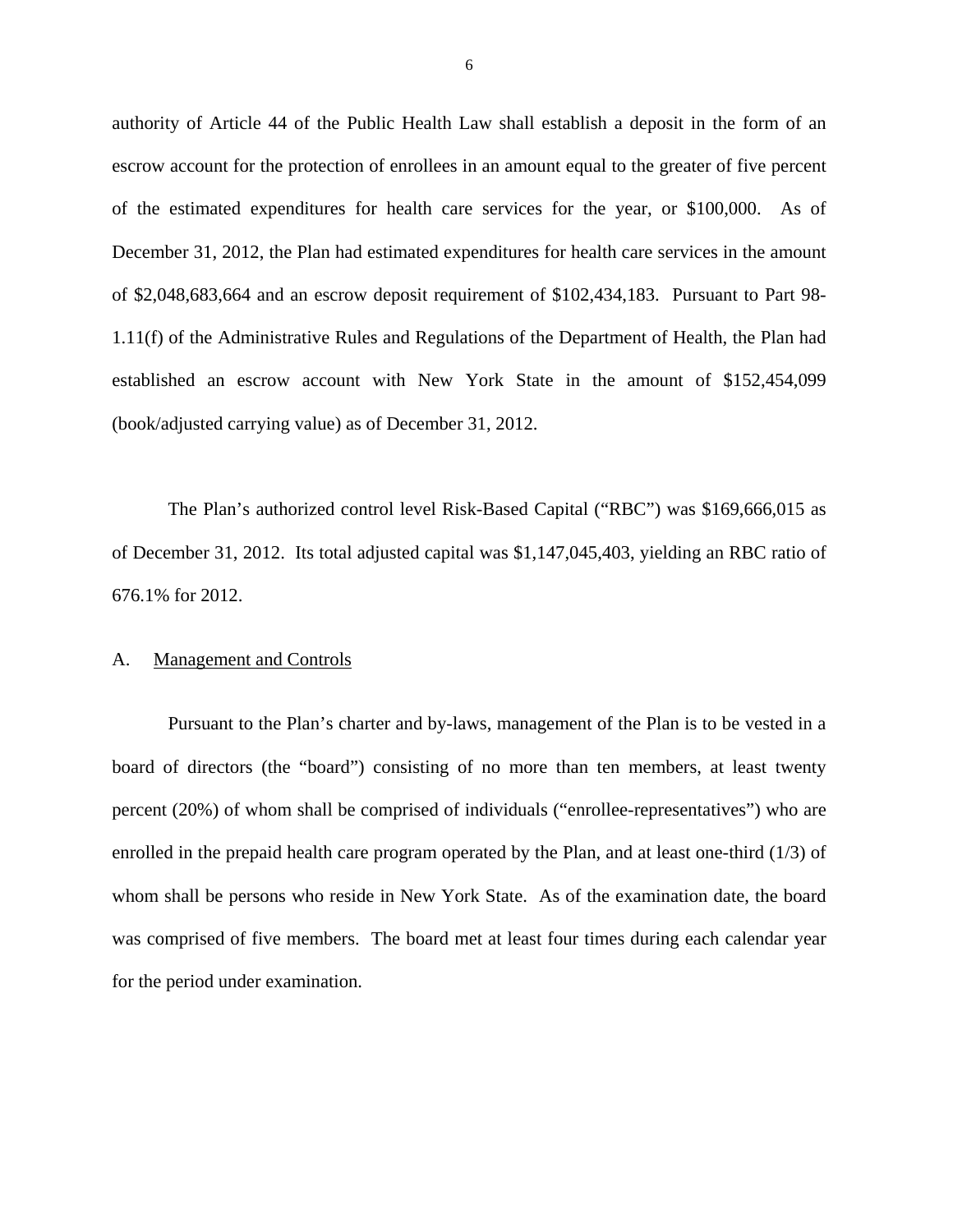As of December 31, 2012, the members of the board of directors and their principal business affiliations were as follows:

| Name and Residence       | <b>Principal Business Affiliation</b>        |
|--------------------------|----------------------------------------------|
| <b>Richard Collins</b>   | Chief Executive Officer - Northeast Region   |
| Indianapolis, IN         | United HealthCare Service, Inc.              |
| William Golden           | <b>President and Chief Executive Officer</b> |
| North Point, NY          | United HealthCare Service, Inc.              |
| Sandra Nichols           | Chief Medical Examiner – Northeast Region    |
| North Potomac, MD        | United HealthCare Service, Inc.              |
| Stephanie Smith*         | <b>Consumer Director</b>                     |
| New York, NY             | United HealthCare Service, Inc.              |
| <b>Randall Weinstock</b> | <b>Chief Operation Officer</b>               |
| Hartford, CT             | United HealthCare Service, Inc.              |

\*Enrollee representative – Part 98-1.11 $(g)$  of the Administrative Rules and Regulations of the Health Department (10 NYCRR 98-1.11(g)), requires that a minimum of twenty percent (20%) of the board of directors of a health maintenance organization be comprised of enrollee representatives. The Plan was in compliance with said Regulation, as of 12/31/12.

A review of the minutes of the attendance records at the Plan's board meetings held

during the period under examination demonstrate the meetings were well attended.

The principal officers of OHP-NY as of December 31, 2012 were as follows:

| Name                     | Title                                     |
|--------------------------|-------------------------------------------|
| William Golden           | President & Chief Executive Officer       |
| James Bedard             | <b>Chief Financial Officer</b>            |
| <b>Robert Oberrender</b> | Treasurer                                 |
| Richard Collins          | Chairman of the Board                     |
| N. Brent Cottington      | Vice President                            |
| Sanford Cohen            | Chief Medical Director and Executive Vice |
|                          | President                                 |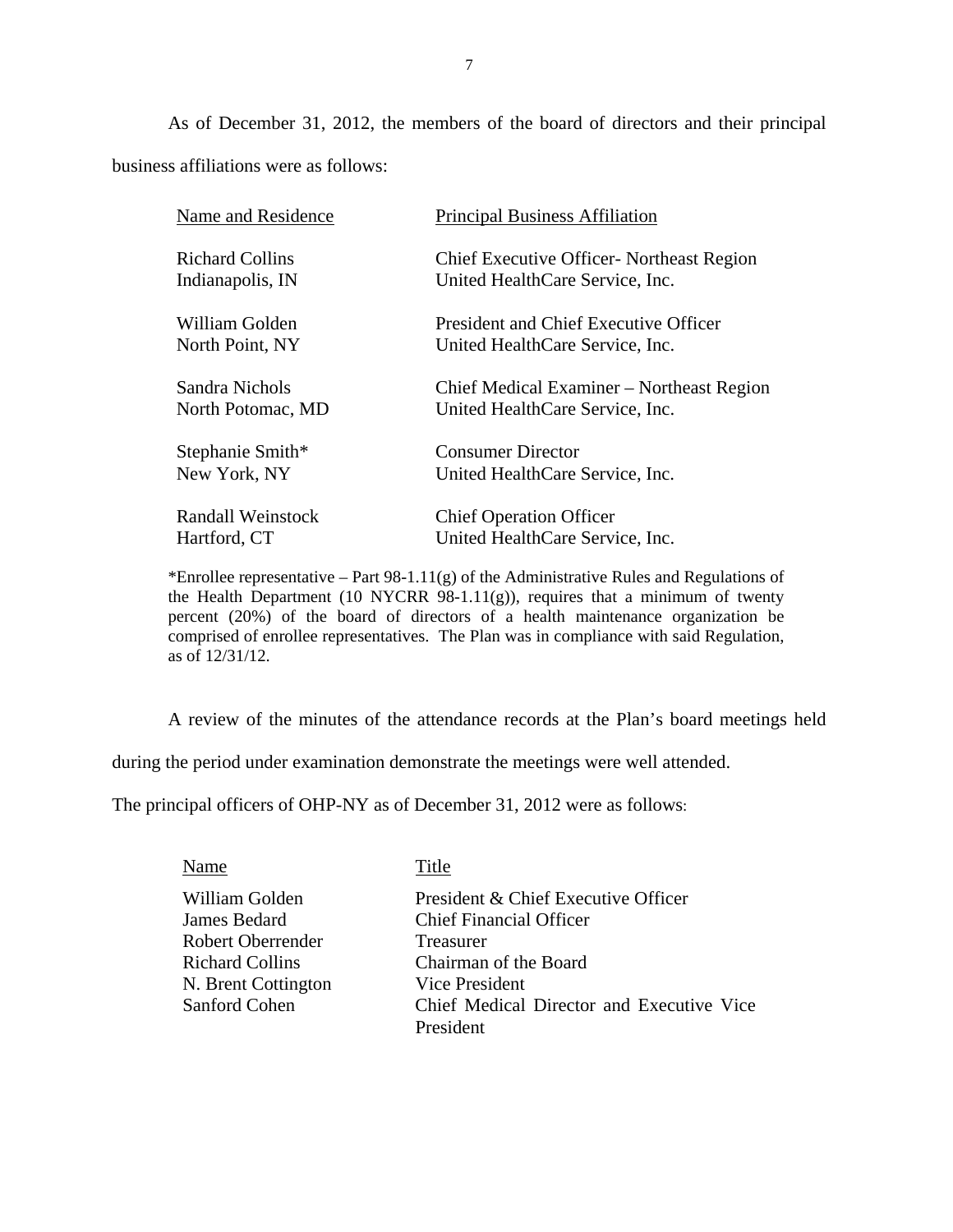<span id="page-9-0"></span>It should be noted that certain members of the board and senior management of the Plan are also members of the board and senior management of other affiliated companies.

The Plan's parent, Oxford has established an Audit Committee ("Oxford AC"), which has been designated as the audit committee of various affiliates, including OHP-NY and OHI. To facilitate effective corporate governance, the Oxford AC coordinates certain activities with the Plan's ultimate parent, UHG and its Audit Committee. It is the responsibility of the Oxford AC to communicate significant unremediated deficiencies or material weaknesses in financial reporting internal controls to the UHG Audit Committee ("UHG AC").

### B. Corporate Governance

UHG is a publicly traded, diversified health company subject to the Sarbanes-Oxley Act of 2002. Enterprise Risk Management ("ERM") and Internal Audit are enterprise-wide functions; thus, unless otherwise noted, references to UHG are applicable to the Plan.

UHG has adopted an ERM framework for addressing and mitigating risks, including prospective business risks. Exhibit M of the Handbook (*Understanding the Corporate Governance Structure*) was utilized by the examiner as guidance for assessing corporate governance. Overall, it was determined that the Plan's corporate governance structure is adequate, sets an appropriate "tone at the top," supports a proactive approach to operational risk management, and contributes to an effective system of internal controls. It was found that the Plan's board and key executives encourage integrity and ethical behavior throughout the Plan, and that senior management promotes a corporate culture that acknowledges, understands and maintains an effective control environment.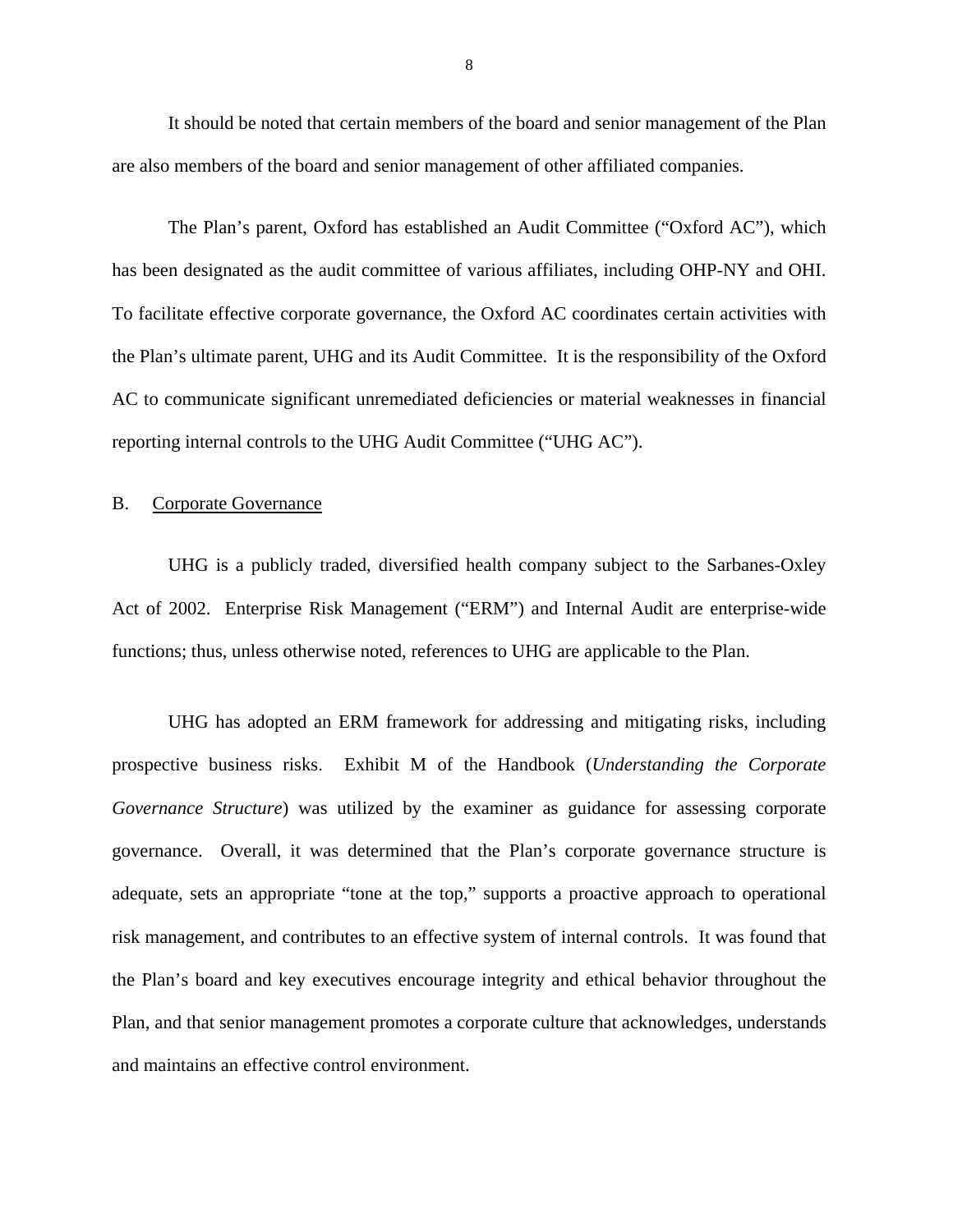The Plan's management has an adequate approach to identifying and mitigating risks across the organization, including prospective business risks. The Plan deals proactively with its areas of risk, and its management is knowledgeable about mitigation strategies. Through risk discussions and other measures, the Plan's management discusses significant issues and reacts to changes in the environment with a clear commitment to address risk factors and manages the business accordingly. The Plan's overall risk management process takes a proactive approach to identifying, tracking, and dealing with significant current and emerging risk factors.

UHG has established an Internal Audit Department ("IAD"), which is independent of management, to serve the UHG Audit Committee ("UHG AC") of the board. The UHG AC is comprised entirely of external directors.

During the examination period, a significant amount of UHG's internal audit work was outsourced to, and therefore executed by, Ernst & Young ("E&Y"), an independent accounting firm. E&Y has experience consistent with industry norms, and all E&Y manager-level and above resources maintain applicable industry certifications. The IAD, with the outsourced assistance from E&Y, directs and supervises all internal audit work performed by E&Y. The IAD reviews and tests financial and operational controls and processes established by management to ensure compliance with laws, regulations and UHG policies. The scope of the IAD's program is coordinated with UHG's independent certified public accountants to ensure adequate coverage and maximum efficiency.

During the course of this examination, consideration was given to the significance and potential impact of certain IAD findings. To the extent possible, the examiner relied upon the

9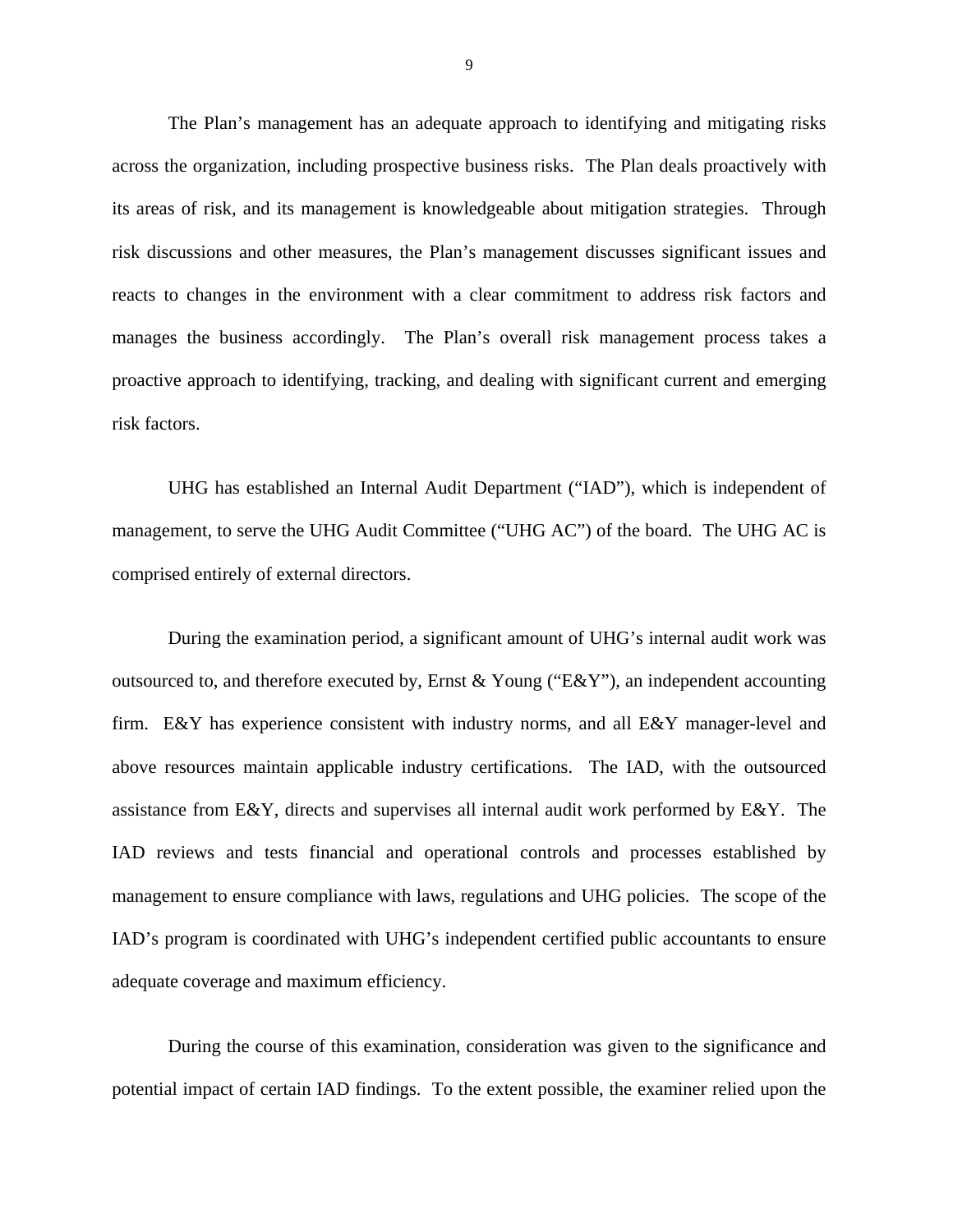<span id="page-11-0"></span>work performed by the IAD, as required by the Handbook.

Part 89.12 of Department Regulation No. 118 (11 NYCRR 89.12) states in part:

"In order to be considered independent for purposes of this section, a member of the audit committee may not… be an affiliated person of the company or any subsidiary thereof…"

As noted earlier in this report, an Audit Committee was established at the corporate level. Under Part 89.1 of Department Regulation No. 118 (11 NYCRR 89.1), the audit committee for a SOX-compliant Company must be independent, as defined in the Sarbanes-Oxley Act of 2002.

Although Part 89.12 of the aforementioned regulation permits an exemption from the independence requirement if the "SOX Compliant Company" is an authorized insurer as defined in New York Insurance Law Section 107, the Plan's ultimate parent UHG, is not an insurance entity, and thus, the circumstances do not fit the exemption. As a result, the Oxford Audit Committee is deemed not to be independent and in violation of the cited Regulation.

It is noted that the Regulation includes a clause permitting insurers to request a waiver to the cited requirement. The Plan has submitted such a request for waiver and it is currently under consideration by the Department.

### C. Territory and Plan of Operation

OHP-NY was licensed as a for-profit health maintenance organization under Article 44 of the New York Public Health Law on June 1, 1986, and began operations on that date. At December 31, 2012, OHP-NY was authorized to transact business in the following counties in the state of New York: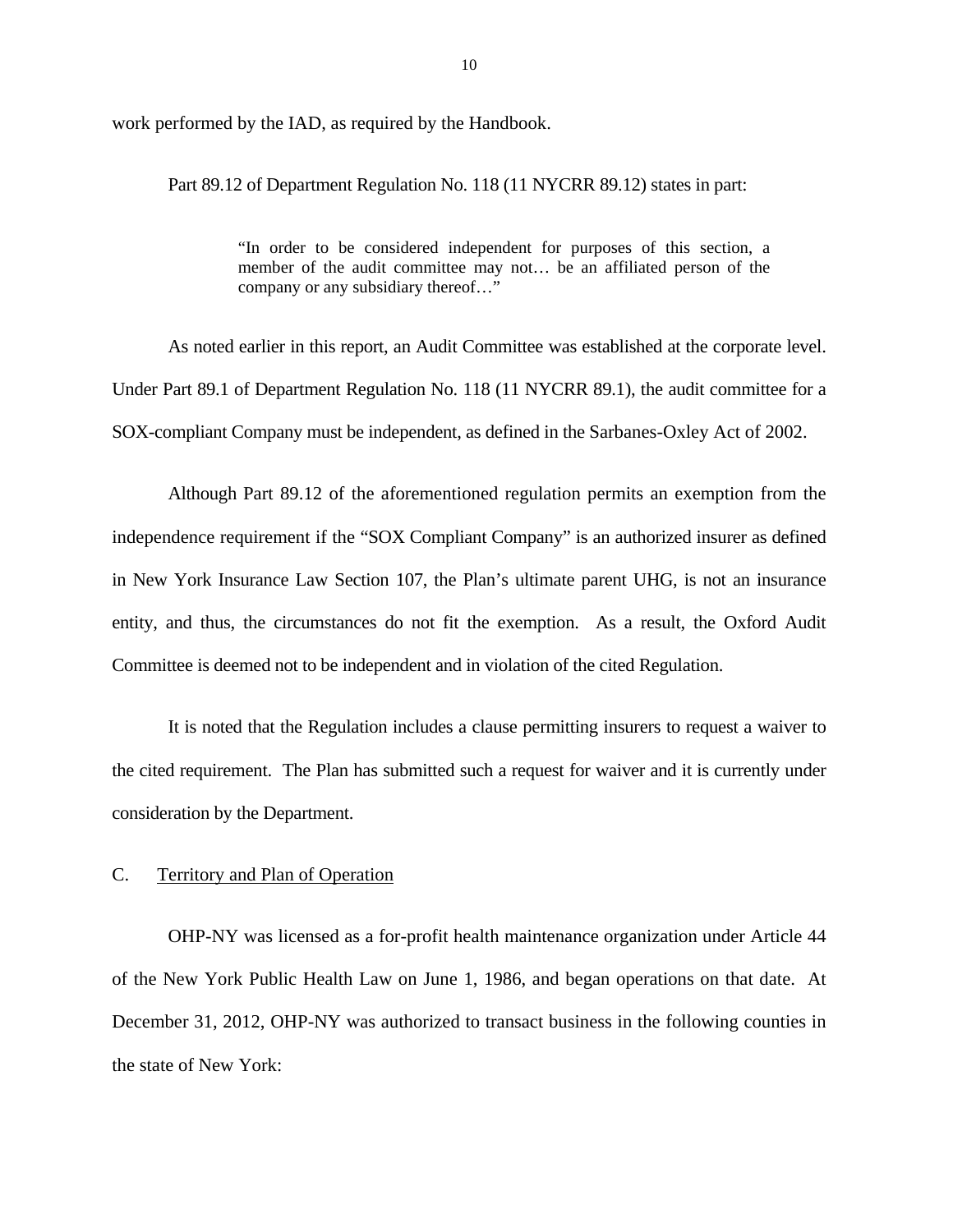| Albany          | Kings      | Onondaga | Saratoga | Washington  |
|-----------------|------------|----------|----------|-------------|
| <b>Bronx</b>    | Monroe     | Orange   | Suffolk  | Westchester |
| Columbia        | Montgomery | Putnam   | Sullivan |             |
| Delaware        | Nassau     | Queens   | Tompkins |             |
| <b>Dutchess</b> | New York   | Richmond | Ulster   |             |
| Greene          | Niagara    | Rockland | Warren   |             |

OHP-NY maintains a Point-of-Service ("POS") product, called the "Freedom Plan," which is available to members in conjunction with its subsidiary, OHI. The Freedom Plan combines the benefits and coverage of the Plan with conventional health insurance provided by OHI. The Freedom Plan enrollees pay a composite rate for their health coverage, which is developed from the community rate for the health maintenance organization coverage and a separate rate for the indemnity (out-of-plan) coverage. Larger groups have a manual rate that is derived by blending in the group's own experience. A wholly experience-rated contract is also available to groups with at least 100 members.

The Liberty Plan is also an OHP-NY POS health care product that is available to groups/members. This plan offers lower premiums than the Freedom Plan since members choose from a smaller network of in-network providers. The Plan also offers Medicare and Healthy NY products, although its Healthy NY individual and sole proprietor products will be discontinued effect January 1, 2014. The Healthy NY small group products will remain an option in 2014, but will include benefit changes required to conform to the provisions of the Affordable Care Act. See the "Subsequent Event" section of the examination report for additional information regarding the Healthy NY products.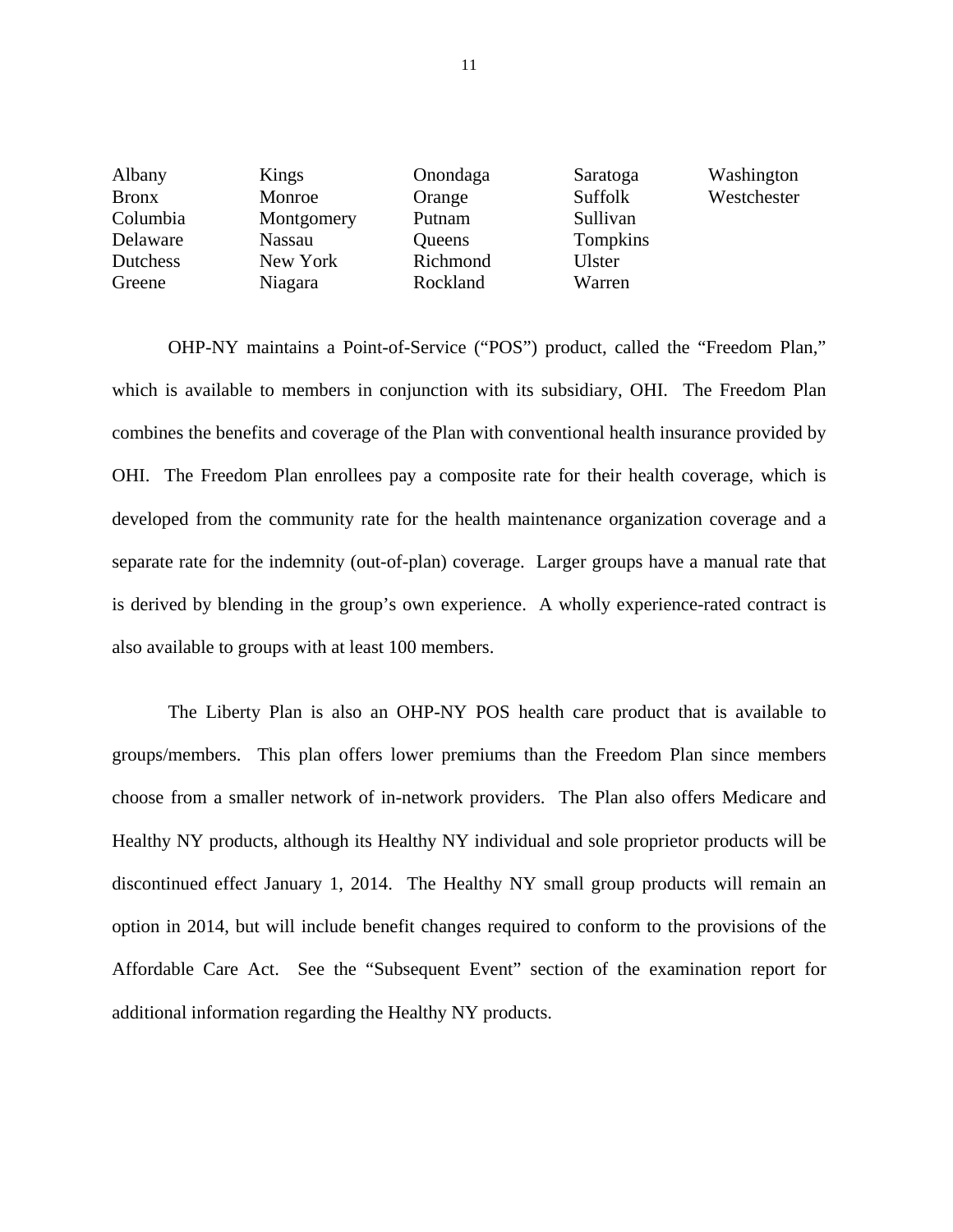The following schedule shows direct premiums earned during the five-year examination period:

| Year | <b>Direct Premiums Earned</b> |
|------|-------------------------------|
| 2008 | \$2,129,199,765               |
| 2009 | \$2,051,386,159               |
| 2010 | \$2,059,743,796               |
| 2011 | \$2,310,300,141               |
| 2012 | \$2,525,485,306               |

The following chart shows the Plan's members by line of business during the examination period:

|      |         | <b>HMO</b> | Point of Service |              | Total<br>Government |         |          |         |
|------|---------|------------|------------------|--------------|---------------------|---------|----------|---------|
|      | Group   | Ind.       | Large            | Small        | Ind.                | Healthy | Medicare |         |
|      |         |            | Group            | <b>Group</b> |                     | NY      |          |         |
| 2008 | 20,674  | 8,025      | 129,527          | 74,199       | 6,822               | 18,266  | 68,142   | 325,655 |
| 2009 | 38,706  | 5,867      | 87,980           | 52,963       | 5,598               | 21,686  | 70,633   | 283,433 |
| 2010 | 107,563 | 4,306      | 51,265           | 38,727       | 4,572               | 33,307  | 70,509   | 310,249 |
| 2011 | 153,783 | 3,631      | 42,039           | 35,633       | 4,064               | 42,536  | 72,449   | 354,135 |
| 2012 | 194,031 | 3,104      | 29,465           | 32,870       | 3,473               | 41,750  | 73,339   | 378,032 |

### D. Holding Company System

As a member of a holding company system, OHP-NY is required to file registration statements pursuant to the requirements of Part 98-1.16(e) of the Administrative Rules and Regulations of the Health Department (10 NYCRR 98-1.16) and Department Regulation No. 52 (11 NYCRR 80). All pertinent filings made regarding the aforementioned statutes during the examination period were reviewed, and no exceptions were noted.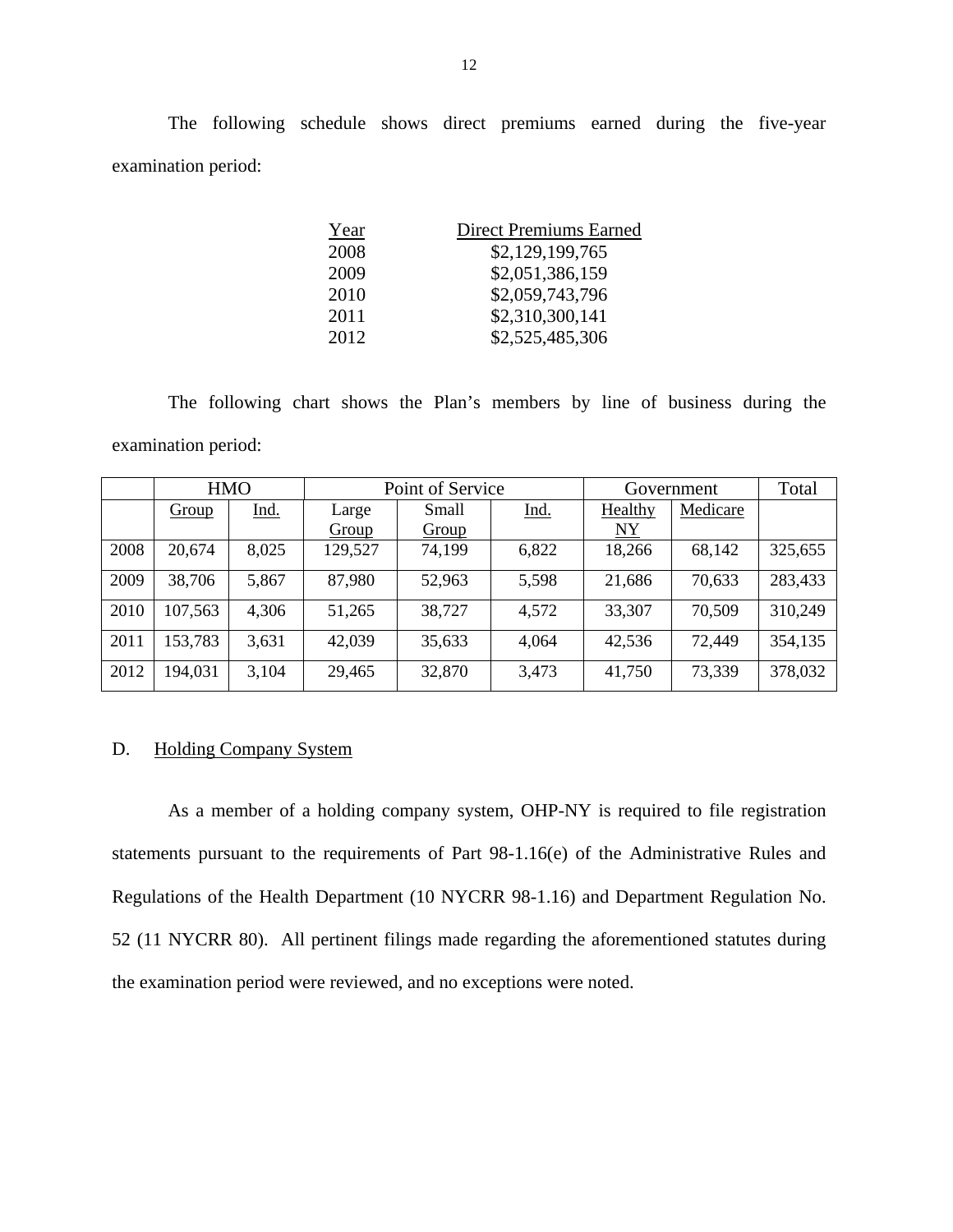The following is an excerpt of the organizational chart of the Plan's holding company system as of December 31, 2012:



The following is a summary of OHP-NY's relationship with several of the affiliates shown above:

- UnitedHealth Group Incorporated is a Minnesota corporation and the ultimate parent of Oxford Health Insurance, Inc., Oxford Health Plans (NY), Inc., Oxford Health Plans, LLC, United HealthCare Services, Inc., and over one hundred and fifty (150) other affiliated companies.
- United HealthCare Services, Inc. ("UHS"), a management services company within UHG, provides administrative, financial, management, accounting, underwriting, marketing, legal, medical provider, member services, medical management, agency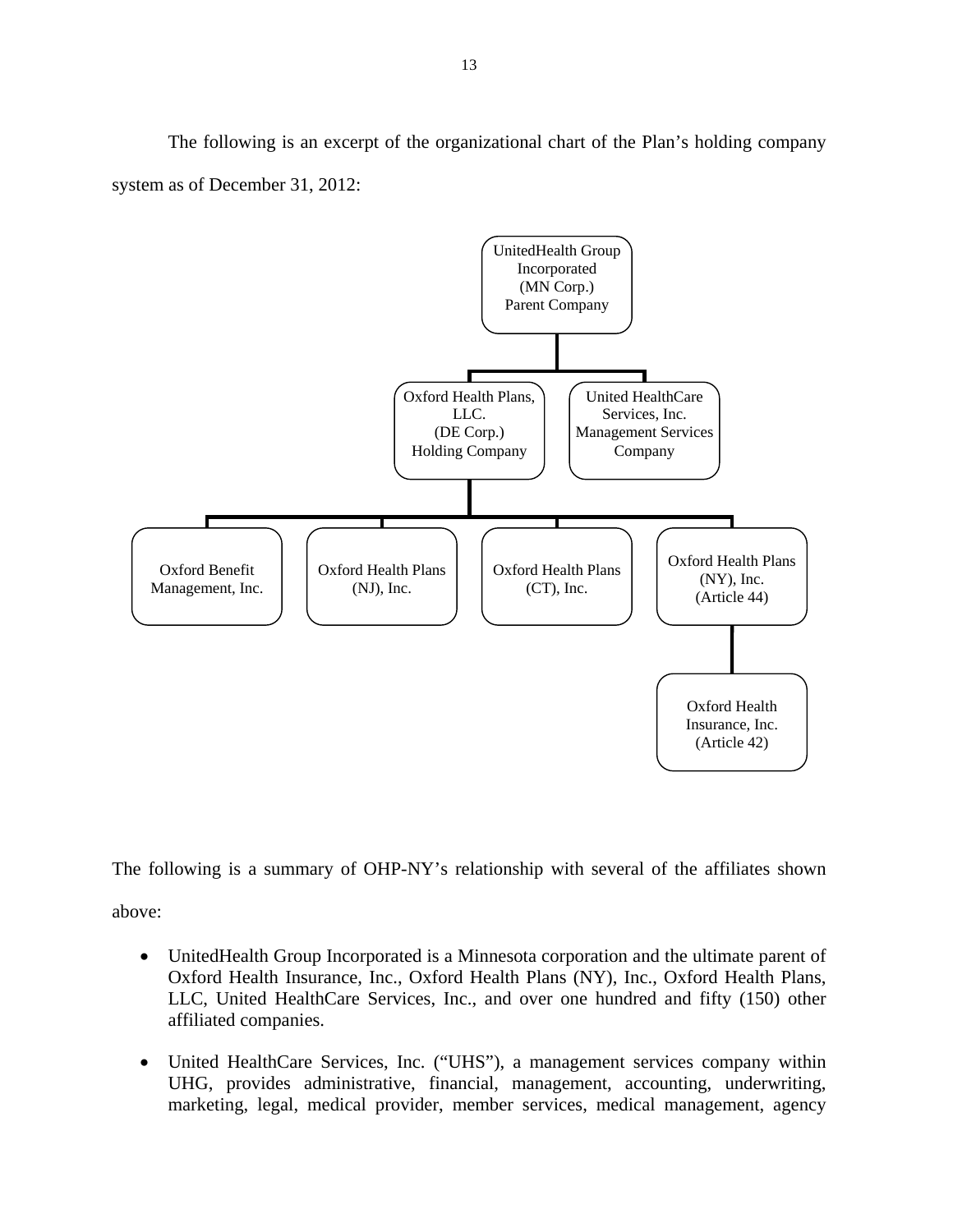<span id="page-15-0"></span>development, employee management and benefit, information systems, and other general and administrative services to affiliated companies within UHG's holding company system. Most of the directors and officers of Oxford and various UHG companies are considered employees of UHS rather than the individual insurers under UHG's holding company system.

- Oxford Health Plans, LLC is a Delaware corporation and the parent corporation of Oxford Health Plans (NY), Inc. and various other Oxford companies, including OHI.
- Oxford Health Insurance, Inc. is a for-profit accident and health insurer licensed in New York and is a subsidiary of OHP-NY. OHI provides the out-of-network benefit for the Plan's point of service product.

### E. Intercompany Agreements

The Plan maintains significant intercompany agreements with several affiliated organizations as follows:

### Management Services Agreement

Pursuant to the terms of a management service agreement, UHS will provide management services to the Plan until the agreement is terminated upon the written agreement of both parties, for a fee based on cost reimbursement. Management fees under this arrangement are included in general administrative expenses and claims adjustment expenses in the accompanying statement of revenue and expenses. Direct expenses not included in the management service agreement, such as broker commissions, examination fees, and premium taxes are paid by UHS on the behalf of the Plan. UHS is reimbursed by the Plan for these direct expenses.

Management believes that its transactions with affiliates are fair and reasonable; however, operations of the Plan may not be indicative of those that would have occurred if it had operated as an independent company.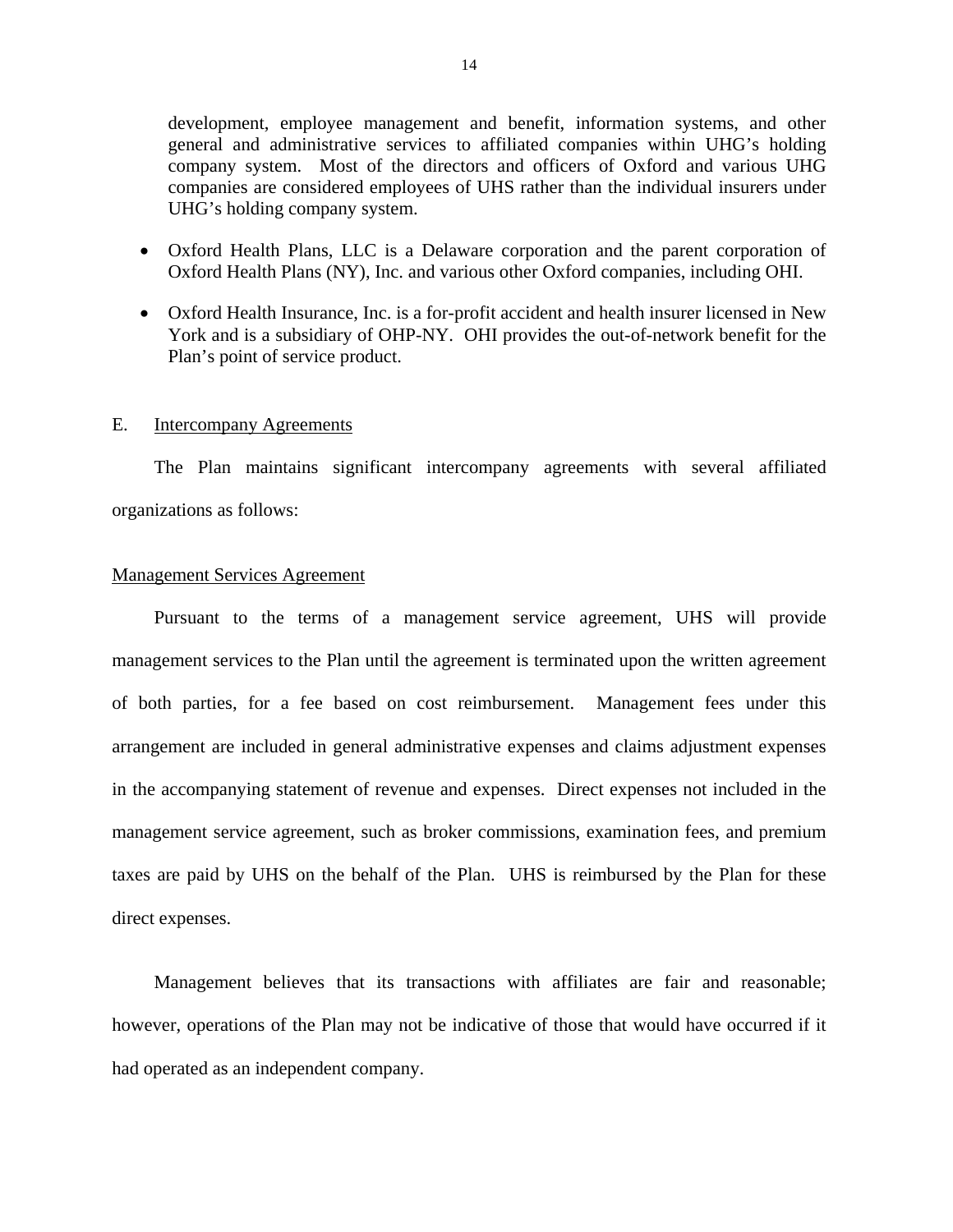### <span id="page-16-0"></span>Tax Allocation Agreement

On July 29, 2004, OHP-NY entered into a Tax Allocation Agreement (the "Tax Agreement") with UHG, the ultimate controlling parent and Oxford. The Tax Agreement establishes a formal method for the allocation and payment of federal, state and local income tax liabilities related to the consolidated federal income tax returns filed each year. The Tax Agreement was submitted for review and approval to the Department on August 17, 2004 and was retroactively approved to July 29, 2004 on September 8, 2004.

In addition to the agreements described above, the Plan maintains several immaterial affiliated agreements with affiliated organizations.

# F. Accounts and Records

### Evaluation of Controls in Information Systems

The Plan's Information Systems ("IS") applies to UHG and all of its wholly-owned subsidiaries. The IS function is managed broadly and includes the operations of United Healthcare of New York, Inc. ("UHC NY"). UHG is responsible for maintaining the overall technology infrastructure utilized for data processing by the business units within the Plan.

The IS portion of the examination was performed in accordance with the Handbook, utilizing the Exhibit C (*Evaluation of Controls in Information Technology*) approach. The examiner's review of the IS controls included: IS management and organizational controls; application and operating system software change controls; system and program development controls; overall systems documentation; logical and physical security controls; contingency planning; local and wide area networks; personal computers; and mainframe controls.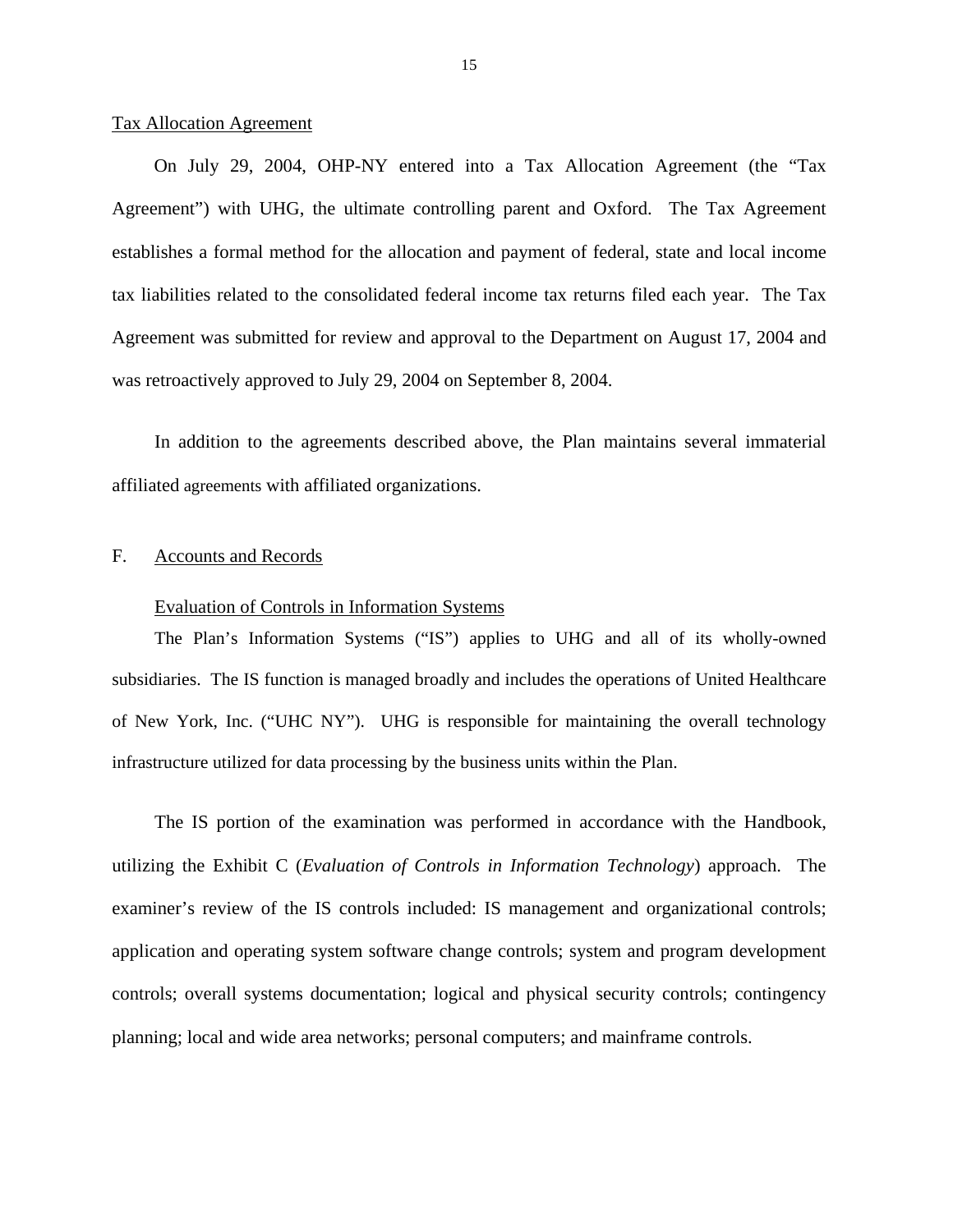The examiner evaluated the IS internal control testing performed by UHG's SOX function, the IAD and its independent auditors, D&T, and performed a review of end user computing and IS outsourcing controls. As a result of the procedures performed, the examiner concluded that Information Technology ("IT") general controls and general application controls were functioning as management intended and that an effective system of internal controls is in place and conducive to the accuracy and reliability of financial information processed and maintained by the Plan.

However, the examiner noted a reportable item related to the review of IS controls, which is as follows:

There was a carry-forward recommendation from an examination conducted by the Connecticut Department of Insurance, performed as of December 31, 2011. During discussions with management, the Connecticut IT examination team noted that UHG does not have an effectively designed method for identifying current data owners for all information assets. In addition, there is no established control to monitor the process of data classification to ensure that appropriate classification and labeling of information assets is performed. Per UHG's policy, information assets (including data extracts) are required to have a "Designated Information Owner," and should be classified and labeled as either "Protected Information, Confidential Information, or Public Information." As a result, UHG may not be in compliance with its policies regarding data classification. Due to the lack of supporting processes, the extent of this lack of compliance could not be determined. However, the lack of supporting processes also indicates that sufficient controls are not in place to provide effective monitoring of policy compliance.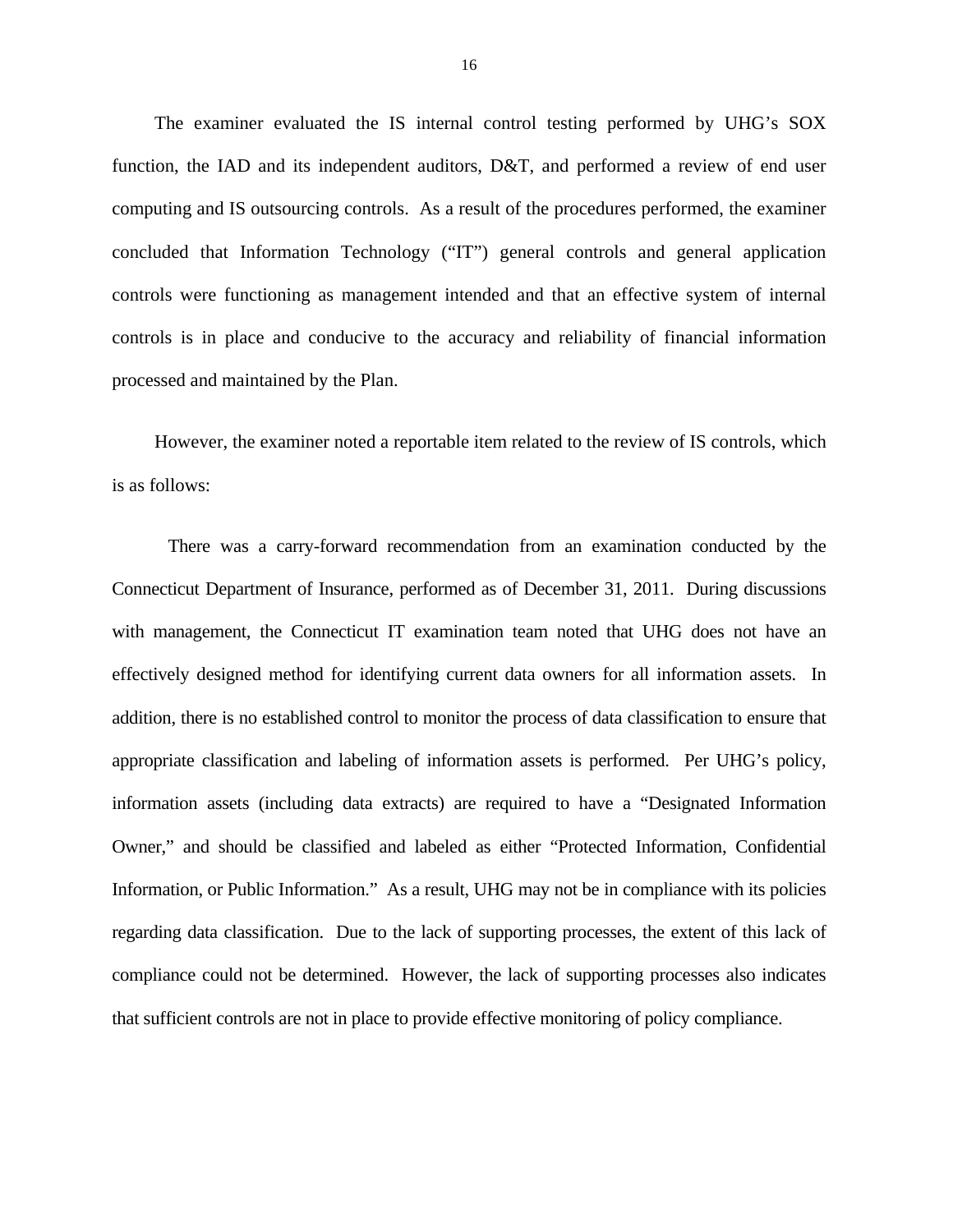UHG's policy documentation provides guidance regarding the organization's approach to data classification. Specifically, Policy Control Standard [01.1.03.05](https://01.1.03.05) states "*UnitedHealth Group information technology systems and business areas must have a designated Information Owner, who has been assigned management responsibility for controlling the production, maintenance, use, and access to the information asset or information technology system they own. This responsibility includes the verification of data extracts containing Confidential Information and/or Protected Information.*" Also, policy section 13.1.01 states "*UnitedHealth Group data and data entrusted to UnitedHealth Group should be identified and classified by the Information Owner as one of the following three data classification levels: Protected Information, Confidential Information or Public Information.*" Finally, policy section 13.1.02 states "*All UnitedHealth Group data and data entrusted to UnitedHealth Group is labeled to indicate its Data Classification Level, which alerts employees and contractors of the appropriate security requirements for such data*."

The recommendation from the Connecticut report on examination:

 other information security and privacy efforts (such as data loss prevention, "Current UHG policy documentation provides the basis for an effective information classification program. Such a program can then be used to support compliance reporting, access control architecture, etc.). It is recommended that UHG take appropriate steps to align operational practices with existing policies, including the introduction of processes and technologies that can help ensure policy compliance."

As a result of this recommendation from the Connecticut Department of Insurance IT examination, the Department's IT examination team performed follow-up procedures during the current examination that included a review of company policies to determine if any changes had been implemented related to this control. In addition, the IT examination team met with management to discuss this control and associated procedures. During this session, the IT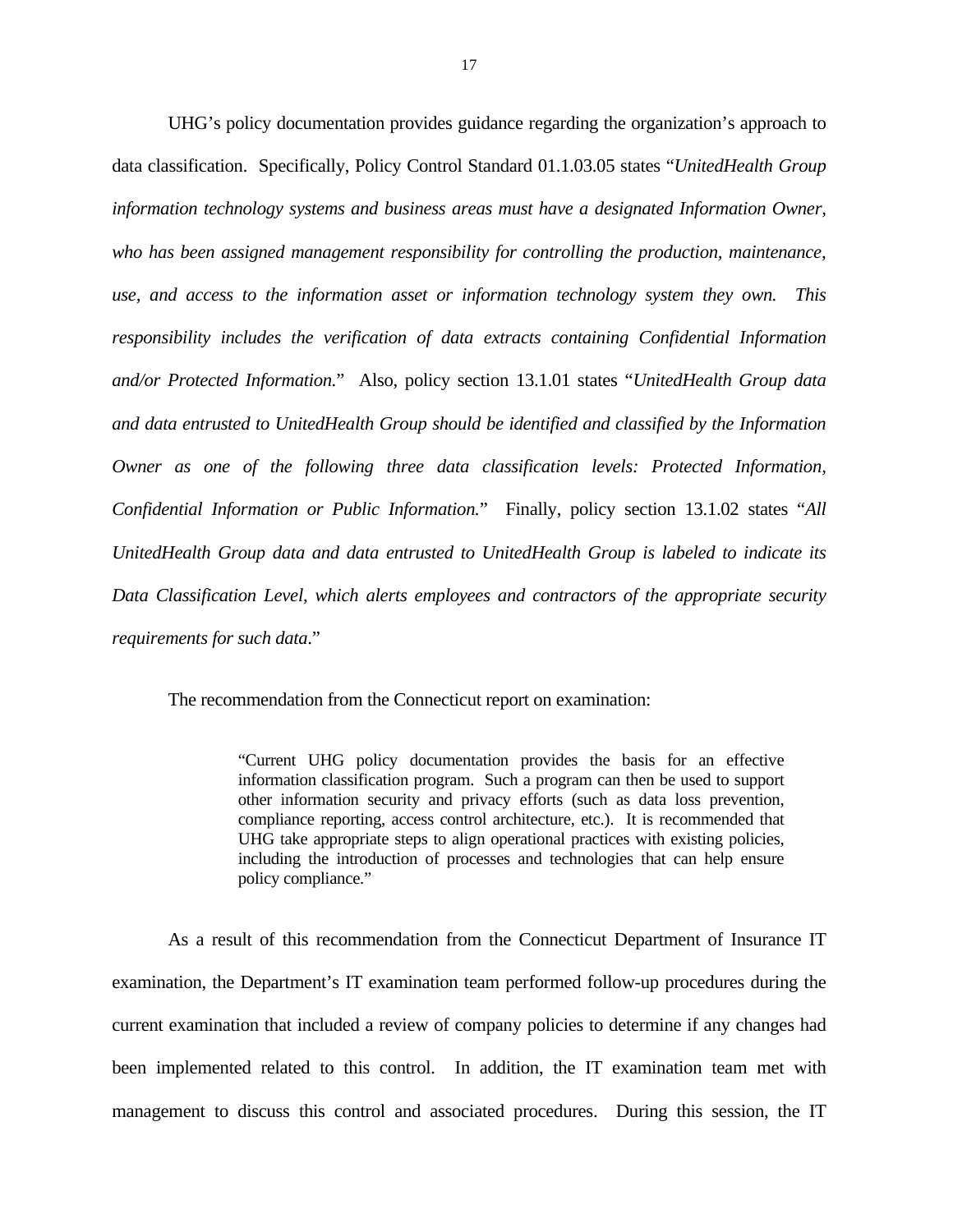<span id="page-19-0"></span>examination team confirmed that the Control Standards included in the policy listed above were current and accurate. Management also stated that the implementation of this control was an ongoing effort and was "approximately 90% complete". Additional integration and development will include the registration of Applications, linkages to release management and disaster recovery, and a connection with the UHG's Mergers & Acquisitions processes.

As a result of inquiry and review of prior examination procedures and workpapers, the examiner concluded that management has made progress related to the implementation of this control, but the control does not appear to be operating effectively. Therefore, a relevant exception was noted, consistent with the exception documented in the prior examination.

It is recommended that management should continue to make progress related to aligning operational Information Technology practices with existing policies, including the introduction of processes and technologies that can help ensure policy compliance.

### G. Internal Controls

The NAIC Risk-focused approach to financial examinations relies on the review of mitigating controls applicable to the inherent risks of the companies examined. In the case of OHP-NY, the mitigating controls are documented in "eGRC," an application that, among other functions, documents the internal controls applicable to OHP-NY, as well as the testing that was performed on those controls.

The examiner reviewed and evaluated a sample of the Plan's internal controls and related testing thereon and identified some areas where improvement is suggested in the current structure and/or design. The independent financial auditor's report did not note any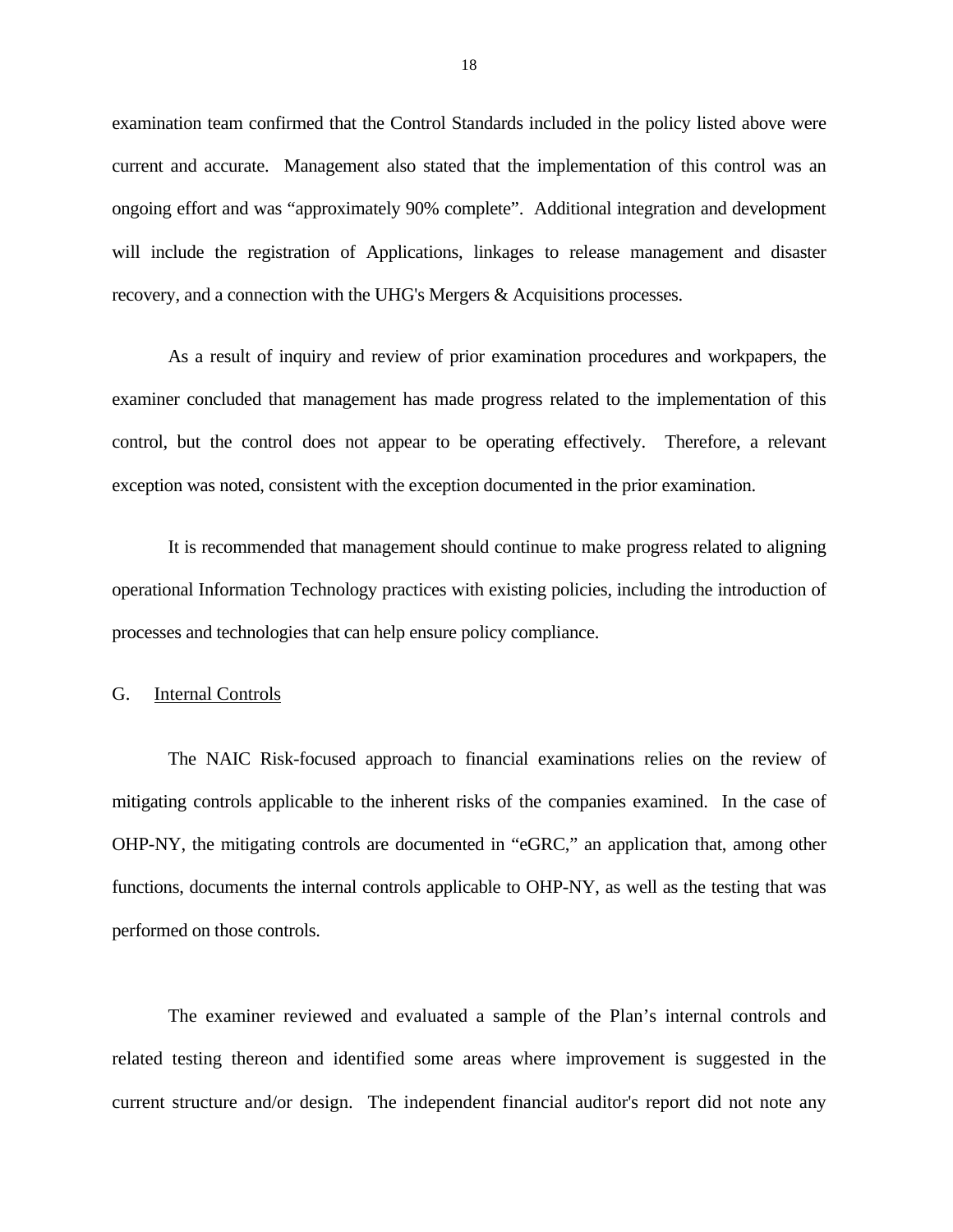internal control weaknesses and none of the examiner's identified improvements led to material weaknesses or to inaccuracies in the filed financial statements.

It is recommended that the Plan change its approach to the documenting and testing of internal controls to enact best practices. It is noted that the definition of "Best Practice" may differ among authoritative sources.

### H. Growth of the Plan

The following table displays the Plan's net admitted assets, capital and surplus, net premium income and net income during the period under examination.

| Year | Net Admitted<br>Assets | Capital and<br><b>Surplus</b> | Premiums<br>Written | <b>Net</b><br>Income |
|------|------------------------|-------------------------------|---------------------|----------------------|
| 2012 | \$1,596                | \$1,147                       | \$2,525             | \$108                |
| 2011 | 1,469                  | 1,107                         | 2,310               | 148                  |
| 2010 | 1,328                  | 927                           | 2,060               | 126                  |
| 2009 | 999                    | 686                           | 2,051               | 499                  |
| 2008 | 1,615                  | 1,260                         | 2,123               | 436                  |

(Table amounts in millions)

## I. Statutory and Special Deposits

At December 31, 2012, the Plan had on deposit with New York State bonds with a book value of \$152,454,099 and a fair value of \$159,175,679.

### J. Fidelity Bond and Other Insurance

At December 31, 2012, the Plan was covered by a financial institution bond naming UHG and all of its subsidiaries as the insured. This coverage was sufficient to meet minimum computed coverage amounts suggested by the NAIC. The Plan also maintains other customary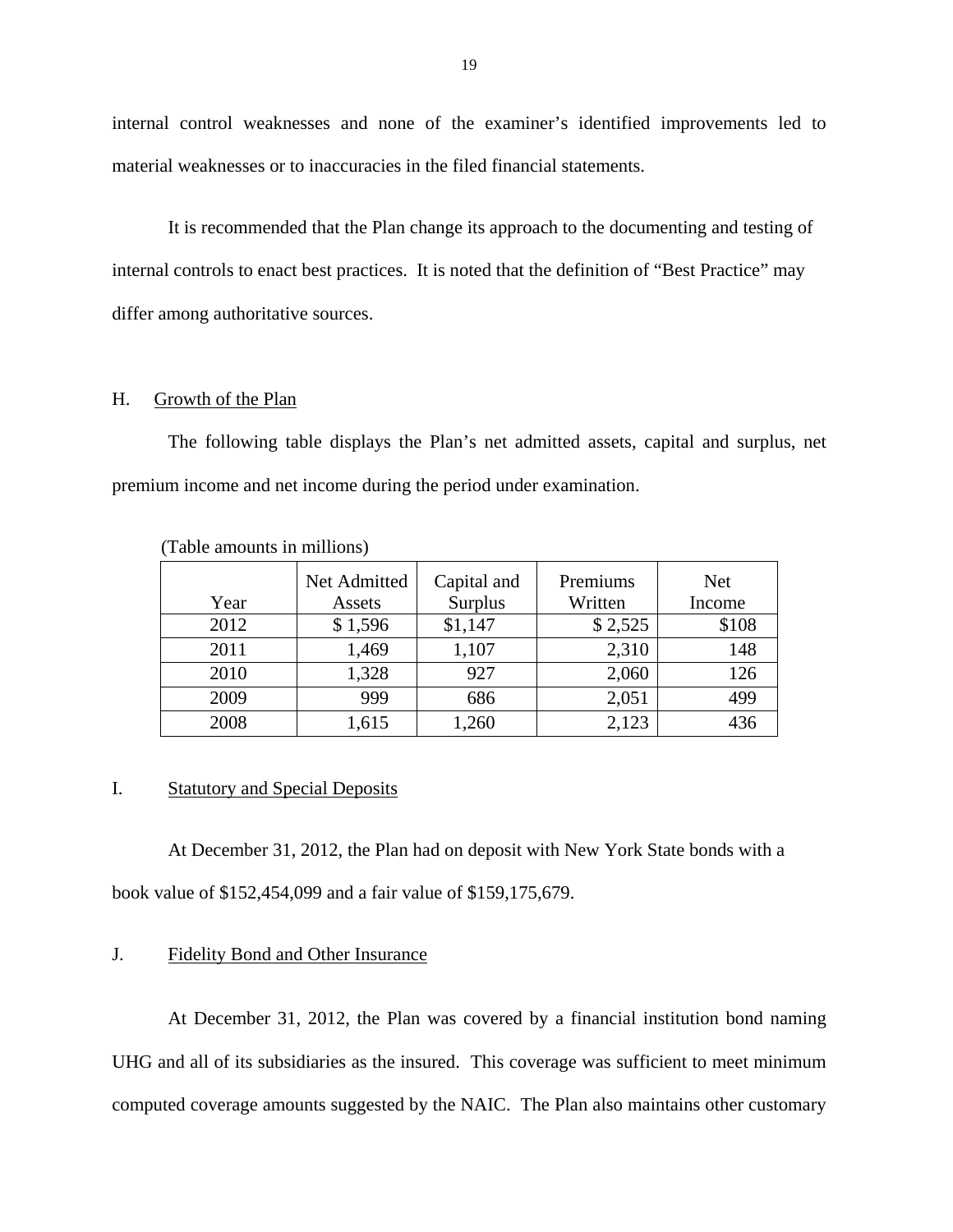<span id="page-21-0"></span>insurance policies including but not limited to automobile, property and equipment, general liability, workers compensation and directors' and officers' liability.

### K. Reinsurance

The Plan is a member of a mandatory stop-loss specified medical condition pool ("stoploss"), established pursuant to New York Insurance Department Regulation No. 361 (11 NYCRR-361.5), with respect to its individual and small employer group risk. These expenses are treated as reinsurance per the instructions of the Department. As of December 31, 2012, the Plan paid \$1,291,000 relating to Department Regulation No. 146 pool and such amounts are classified within net reinsurance recoveries in the accompanying statutory basis statements of operations. Additionally, the Plan recorded a receivable relating to the stop-loss pool. As of December 31, 2012, \$55,411,000 was recorded within amounts recoverable from reinsurers. As of the examination date, the Plan did not have any other reinsurance in place.

### Reinsurance Disclosure

 During review of the annual statement, it was noted that there was no disclosure regarding the stop-loss amounts in the Reinsurance (#24) footnote. Instead, the footnote states that "*The Company does not have any external reinsurance agreements in place as of December 31, 2011 and 2010*."

It is recommended that management add a description of the New York Stop Loss Agreement in the Reinsurance footnote of the Annual Statement and disclose the recoverable amount. Subsequent to the examination period, the Plan complied with this recommendation.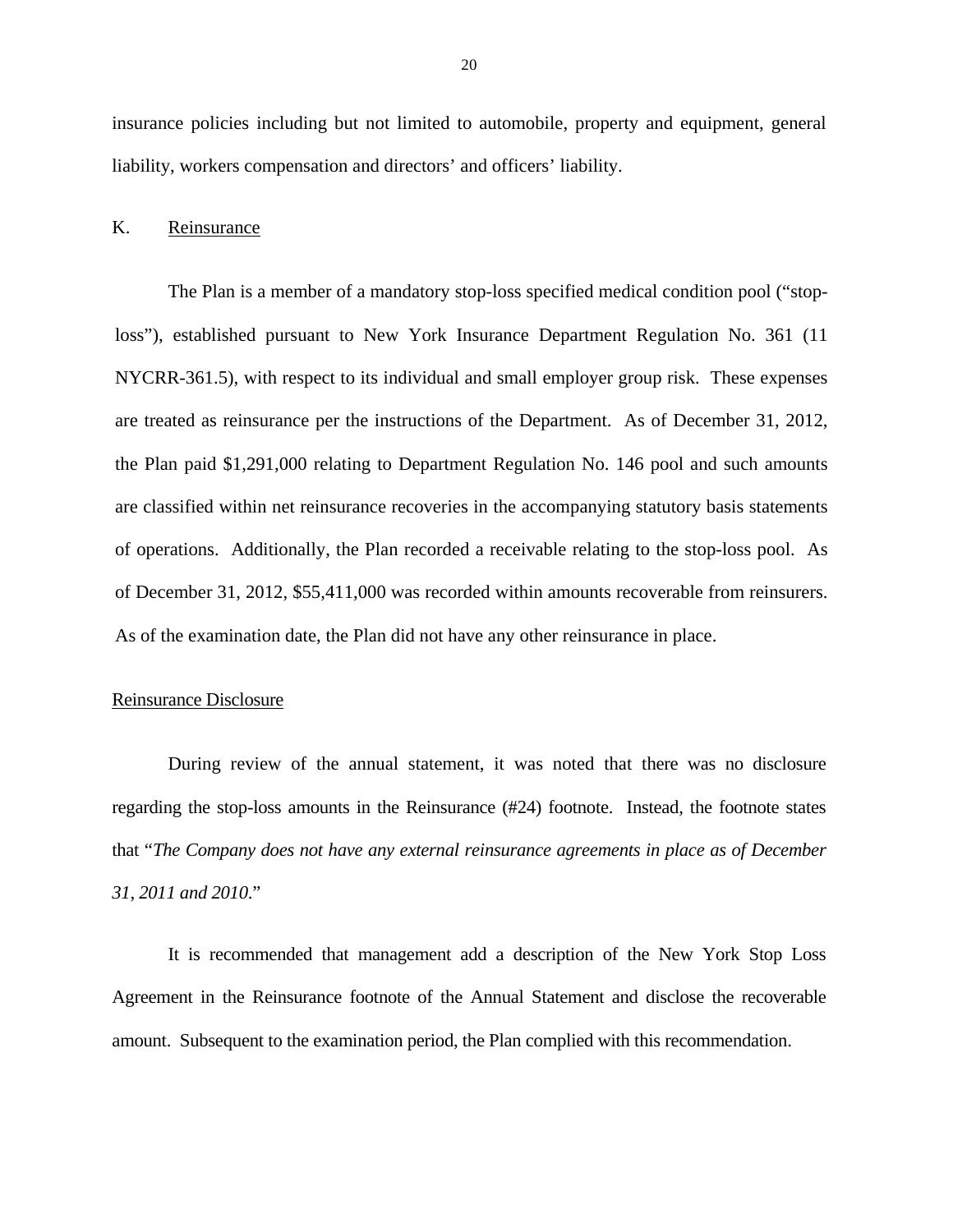# **3. FINANCIAL STATEMENTS**

<span id="page-22-0"></span>The following statements show the assets, liabilities, capital and surplus as of December 31, 2012, as contained in the Plan's 2012 filed annual statement, a condensed summary of operations and a reconciliation of the capital and surplus account for the years under review:

# A. Balance Sheet

# Assets

| <b>Bonds</b>                                   | \$<br>455,846,916 |
|------------------------------------------------|-------------------|
| Common stock                                   | 721,825,632       |
| Cash and short-term investments                | 198, 307, 870     |
| Investment income due and accrued              | 3,968,595         |
| Uncollected premiums and agents' balances in   |                   |
| the course of collection                       | 29,966,275        |
| Amounts recoverable from reinsurers            | 55,411,052        |
| Amounts receivable relating to uninsured plans | 4,231,380         |
| Current federal and foreign income tax         |                   |
| recoverable and interest thereon               | 6,706,728         |
| Net deferred tax asset                         | 15,348,000        |
| Receivable from parent, subsidiaries and       |                   |
| affiliates                                     | 92,139,270        |
| Health care and other amounts receivable       | 12,092,310        |
| Aggregate write-ins for other than invested    |                   |
| assets                                         | 271,970           |
| Total assets                                   | \$1,596,115,998   |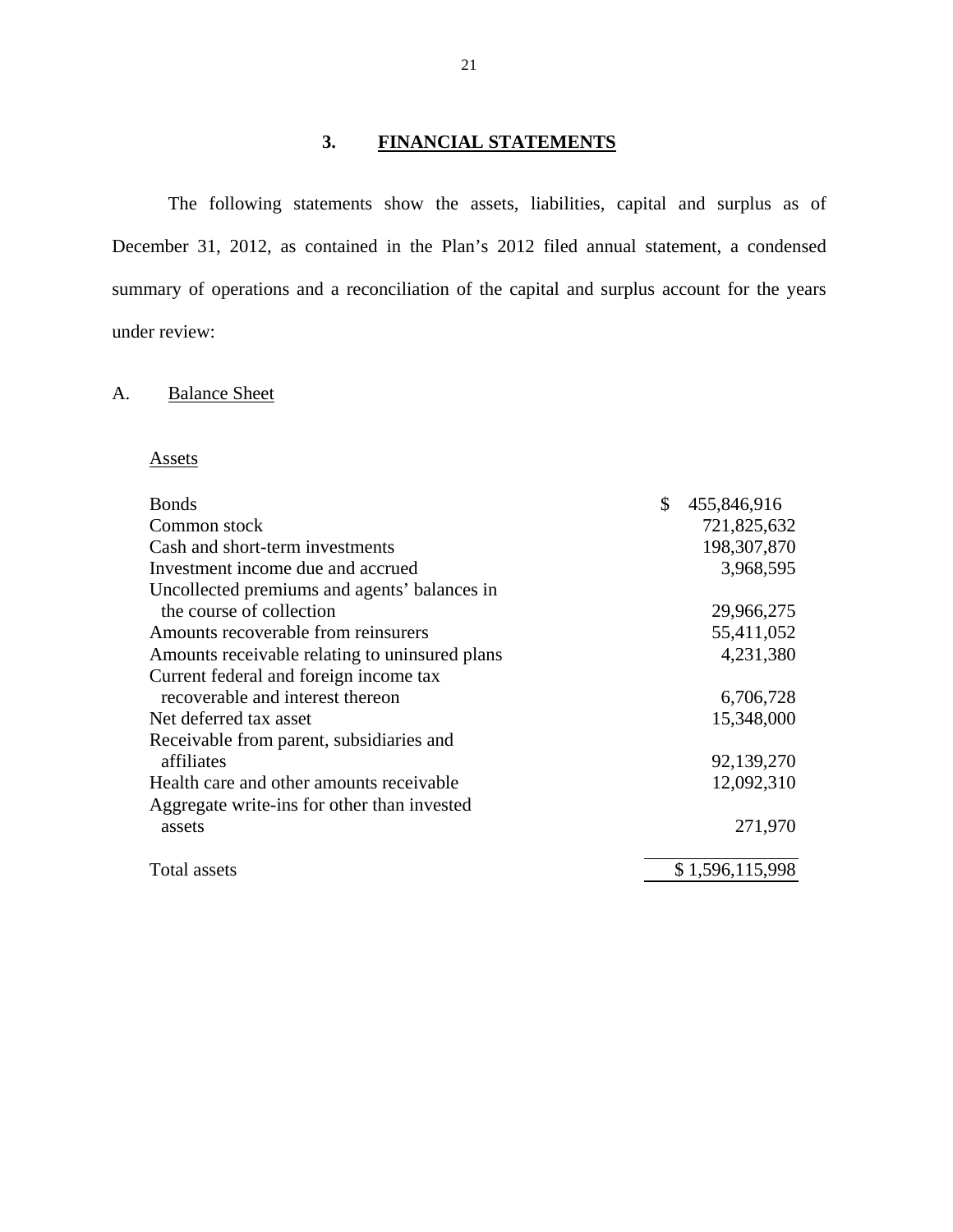# **Liabilities**

| Claims unpaid                               | \$<br>314,056,377   |
|---------------------------------------------|---------------------|
| Accrued medical incentive pools and bonus   |                     |
| amounts                                     | 35,641,985          |
| Unpaid claims adjustment expenses           | 4,739,141           |
| Aggregate health policy reserves            | 21, 191, 559        |
| Aggregate health claim reserves             | 132,898             |
| Premiums received in advance                | 54,563,070          |
| General expenses due or accrued             | 7,123,834           |
| Remittance and items not allocated          | 194,635             |
| Liability for amounts held under uninsured  |                     |
| accident                                    | 2,545,606           |
| Aggregate write-ins for other liabilities   | 8,881,490           |
|                                             |                     |
| <b>Total liabilities</b>                    | \$<br>449,070,595   |
| Capital and surplus                         |                     |
| Common capital stock                        | 50                  |
| Gross paid in and contributed surplus       | 55,860,310          |
| <b>NYS Contingent Reserve</b>               | 315,685,663         |
| Aggregate write-ins for other surplus funds | 651,110,447         |
| Unassigned funds                            | 124,388,933         |
| Total capital and surplus                   | \$<br>1,147,045,403 |

 Note: The Internal Revenue Service has not conducted any audits of the income tax returns filed on behalf of the Plan through tax year 2012. The examiner is unaware of any potential exposure of the Plan to any tax assessments and no liability has been established herein relative to such contingency.

OHP-NY files its tax returns on a consolidated basis with other affiliated companies within the UHG holding company.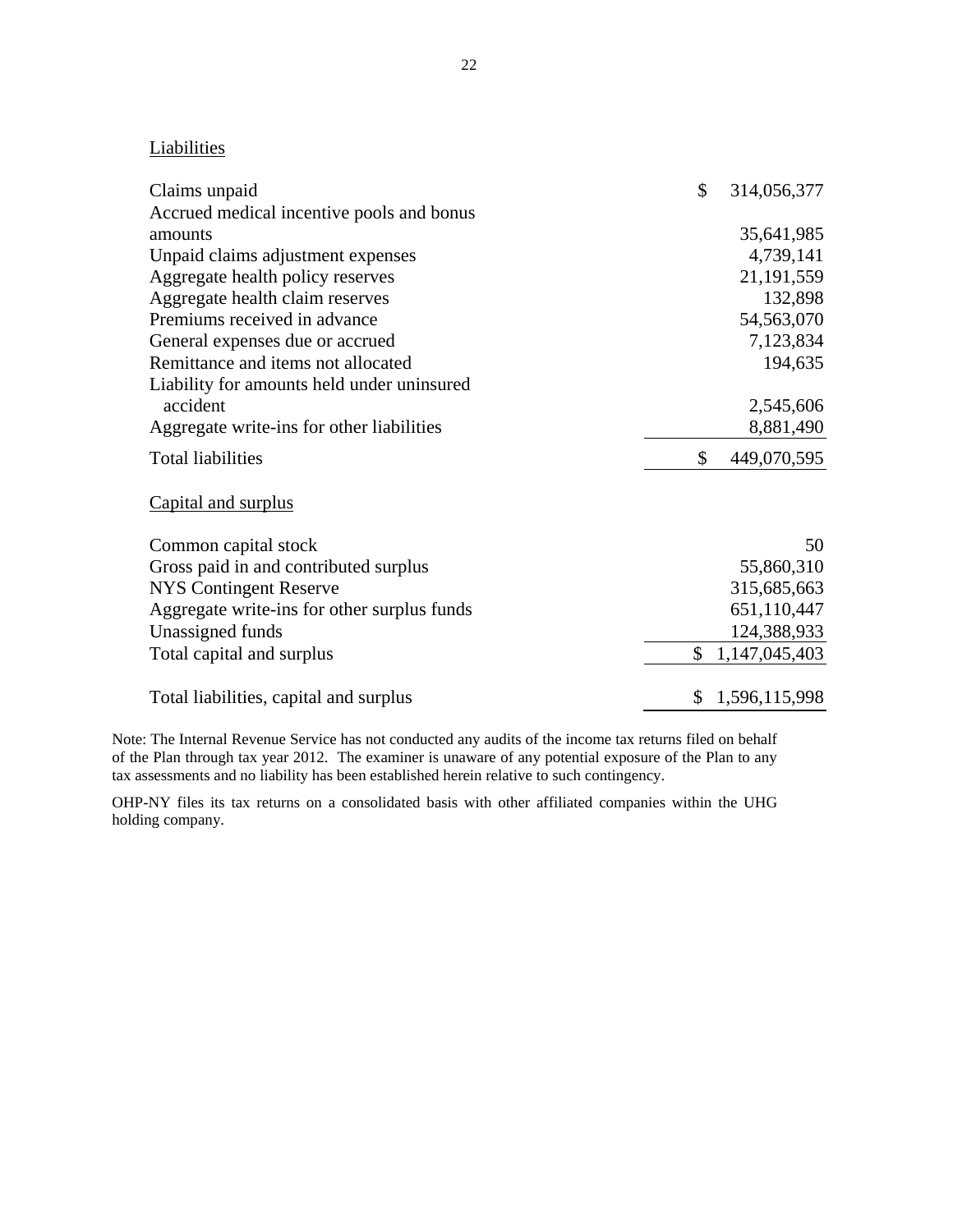# B. Statement of Revenue, Expenses and Capital and Surplus

Capital and surplus decreased \$272,648,154 during the five-year examination period,

January 1, 2008 through December 31, 2012, detailed as follows:

# Revenue

| Net premium income                                   | \$11,076,115,167    |              |                  |
|------------------------------------------------------|---------------------|--------------|------------------|
| Change in unearned premium reserves and reserves for |                     |              |                  |
| rate credits                                         | 9,322,028           |              |                  |
| Aggregate write-ins for other health care related    |                     |              |                  |
| revenues                                             | 379,486             |              |                  |
| <b>Total revenues</b>                                |                     |              | \$11,085,816,681 |
| <b>Hospital and Medical Expenses</b>                 |                     |              |                  |
| Hospital/medical benefits                            | \$<br>7,098,602,641 |              |                  |
| Other professional services                          | 88,284,857          |              |                  |
| Outside referrals                                    | 454,227             |              |                  |
| Emergency room and out-of-area                       | 662,852,270         |              |                  |
| Prescription drugs                                   | 1,249,345,138       |              |                  |
| Incentive pools, withhold adjustments and bonus      |                     |              |                  |
| amounts                                              | 164,690,390         |              |                  |
| Net reinsurance recoveries                           | (269, 688, 153)     |              |                  |
| Total hospital and medical                           | \$8,994,541,370     |              |                  |
| Administrative expenses                              |                     |              |                  |
| Claims adjustment expenses                           | 241,008,888         |              |                  |
| General administrative expenses                      | 930,610,636         |              |                  |
| Increase in reserves for A&H contracts               | 6,602,000           |              |                  |
| Total underwriting deductions                        |                     |              | 10,172,762,894   |
| Net underwriting gain                                |                     | $\mathbb{S}$ | 913,053,787      |
| Net investment income earned                         |                     |              | 743,878,446      |
| Net realized capital gains                           |                     |              | 7,722,608        |
| Net loss from agents or premium balances charged off |                     |              | (1,220,090)      |
| Aggregate write-ins for other income or expenses     |                     |              | 247,189          |
| Net income before federal income taxes               |                     |              | 1,663,681,940    |
| Federal and foreign income taxes incurred            |                     |              | 346, 394, 279    |
|                                                      |                     |              |                  |
| Net income                                           |                     |              | \$1,317,287,661  |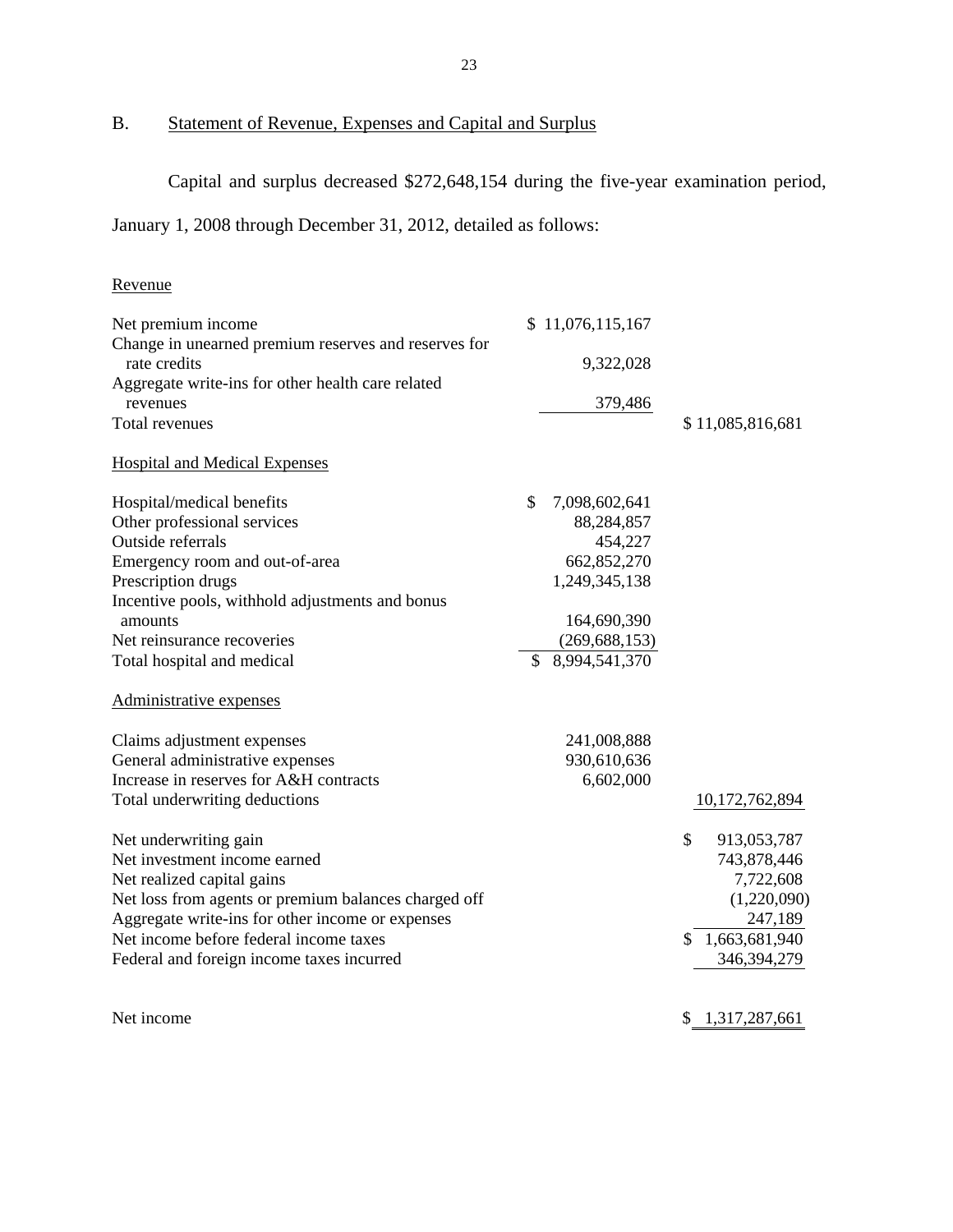# Change in Capital and Surplus

Capital and Surplus, per report on examination,

| as of December 31, 2007                                                    | Gains in<br>Surplus | Losses in<br><b>Surplus</b> | \$<br>1,419,693,557 |
|----------------------------------------------------------------------------|---------------------|-----------------------------|---------------------|
| Net income<br>Change in net unrealized capital gains                       | \$1,317,287,661     | \$<br>4,123,576             |                     |
| Change in net deferred income tax                                          | 3,538,091           |                             |                     |
| Change in non-admitted assets                                              |                     | 1,988,269                   |                     |
| Dividends to stockholders                                                  |                     | 1,615,000,000               |                     |
| Aggregate write-ins for gains or losses in<br>surplus                      | 27,637,939          |                             |                     |
| Net decrease in capital and surplus                                        |                     |                             | (272, 648, 154)     |
| Capital and Surplus, per report on examination,<br>as of December 31, 2012 |                     |                             | \$1,147,045,403     |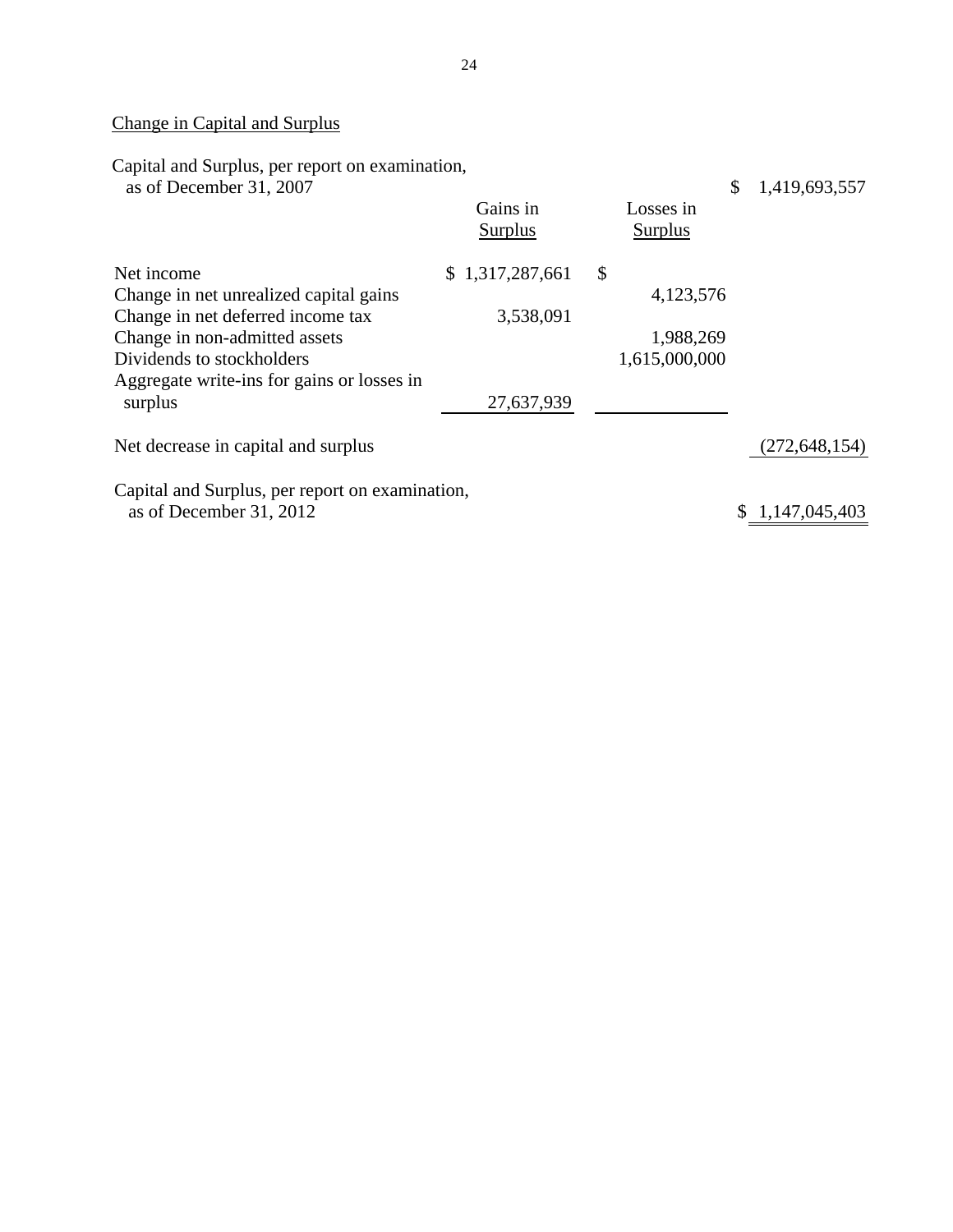### **4. AGGREGATE RESERVES AND CLAIMS UNPAID**

<span id="page-26-0"></span>The examination liability of \$314,056,377 for the above captioned account is the same as the amount reported by the Plan as of December 31, 2012.

The examination analysis of the claims unpaid reserve was conducted in accordance with generally accepted actuarial principles and practices and was based on statistical information contained in the Plan's internal records and filed annual statements as verified during the examination. The examination reserve was based upon actual payments made through a point in time, plus an estimate for claims remaining unpaid at that date. Such estimate was calculated based on actuarial principles, which utilized the Plan's past experience in projecting the ultimate cost of claims incurred on or prior to December 31, 2012.

#### **5. SUBSEQUENT EVENTS**

### OHI Un-stacking and Reorganization

On January 24, 2014, the New York State Department of Health approved the transfer of the 318 shares of Oxford Health Insurance, Inc. stock from the Plan to its parent, Oxford Health Plans, LLC. On the transfer date, April 1, 2014, OHI was valued at \$863,598,199.

### Pharmacy Processing

The Plan has entered into a pharmaceutical benefits management ("PBM") agreement with an affiliated entity, OptumRx, Inc., with services commencing effective January 1, 2013. The PBM agreement was approved by the Department and replaced the previous agreement with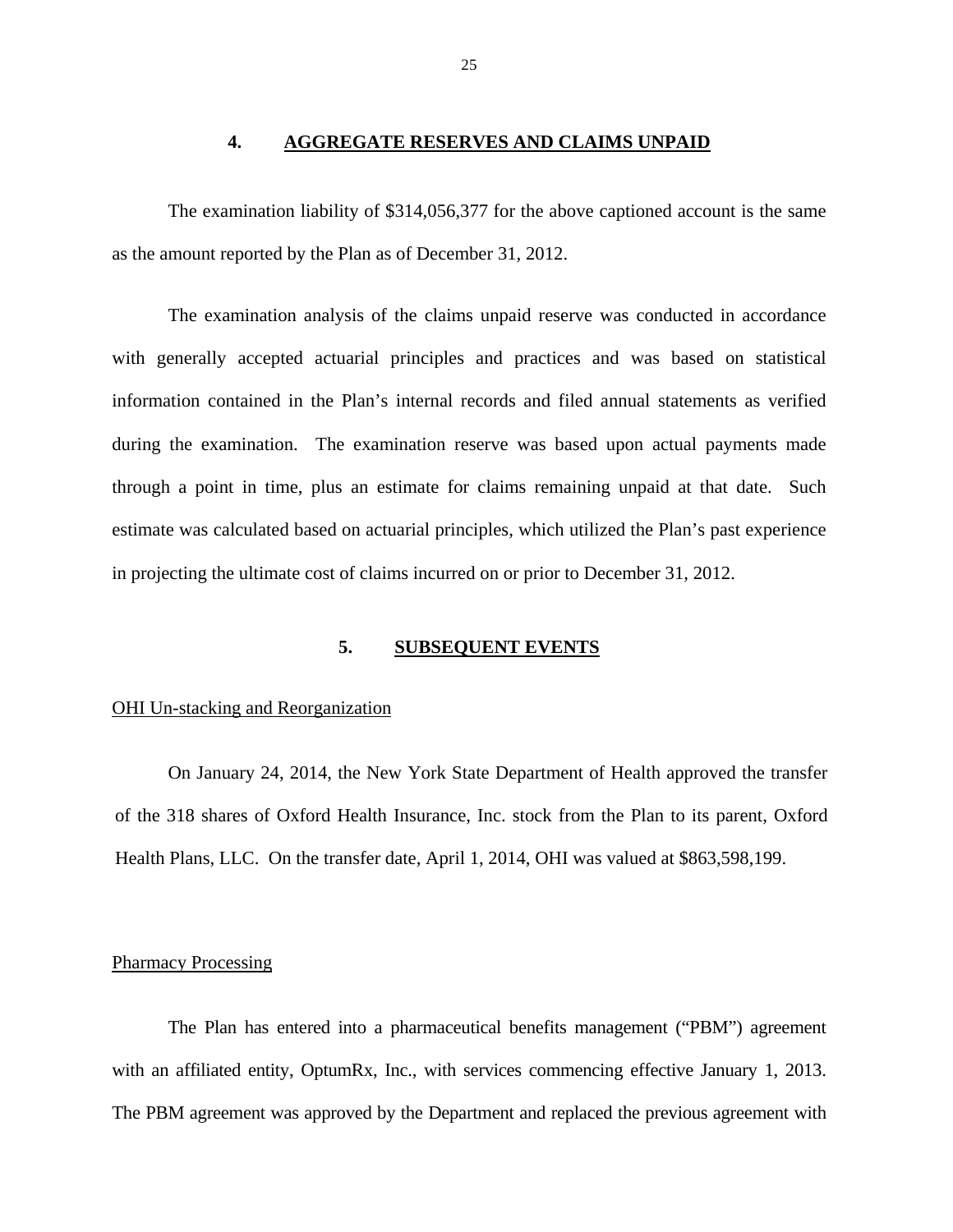Medco Health Solutions, Inc. The Plan does not anticipate this change will have a significant impact on the statutory basis financial statements.

### Healthy NY Product

Consistent with New York State law, the Healthy NY individual and sole proprietor products was discontinued, effective January 1, 2014, while the Healthy NY small group products will remain an option during the year.

The Plan has agreed to participate in the New York Health Benefit Exchange ("NYHBE") for individual business. Individual members on the NYHBE are able to select from any of the available plans from all participating carriers, including UHG's product offering which is also available off of the exchange. The small group Healthy NY product remains but includes benefit changes required to conform under the provisions of the Affordable Care Act.

### Health Net of New York, Inc.

Effective December 31, 2013, the outstanding shares of Health Net of New York, Inc. ("Health Net") were cancelled (along with the certificates representing same), and the Plan remains as the surviving corporation. At the time of the transfer, Health Net had no active members and it had total statutory capital and surplus in the amount of \$8,585,691.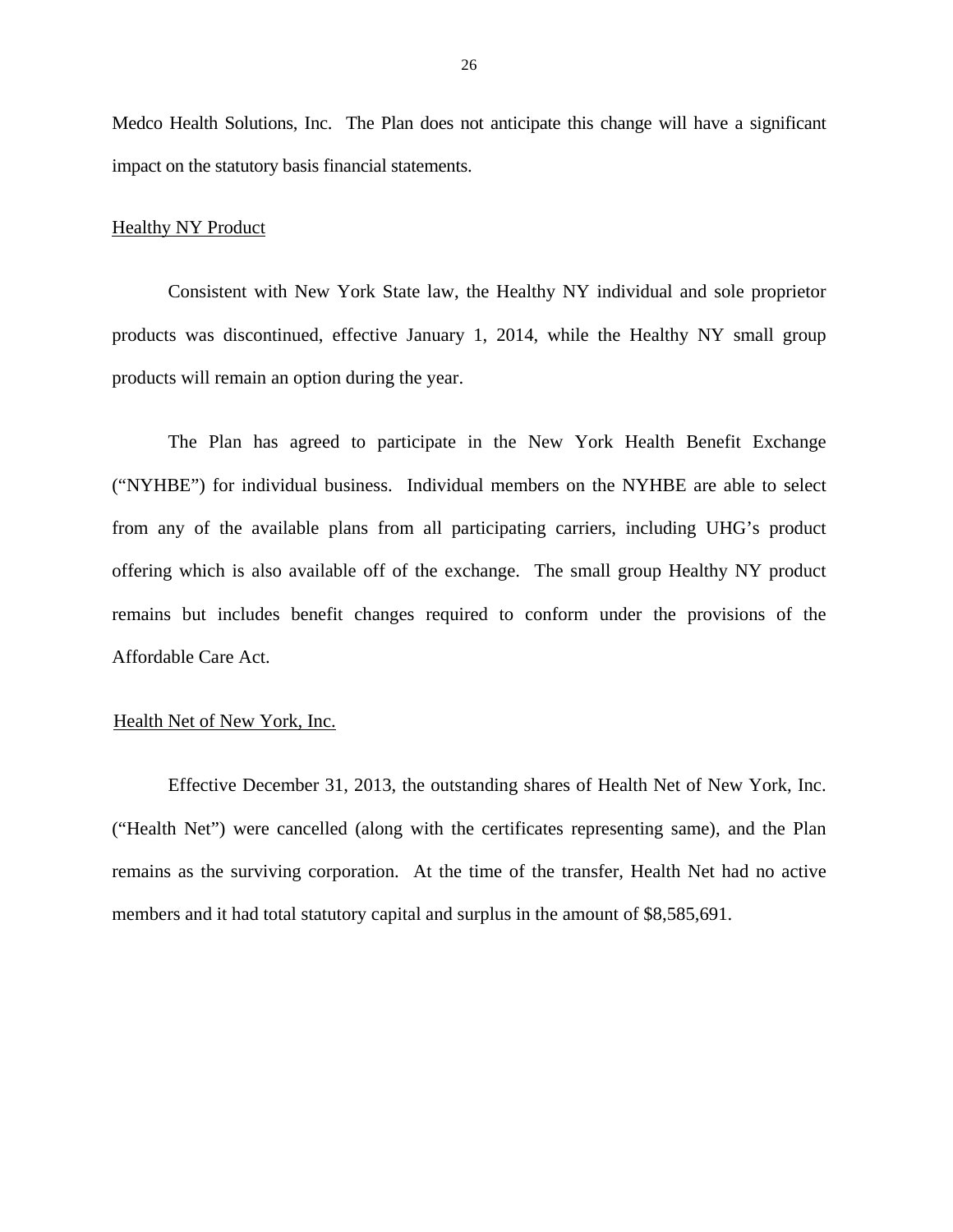# **6. COMPLIANCE WITH PRIOR REPORT ON EXAMINATION**

The prior report on examination as of December 31, 2007 contained the following three (3) comments and recommendations pertaining to the financial portion of the examination (page number refers to the prior report on examination):

**ITEM NO. PAGE NO. PAGE NO.** 

# 1 **Website - Healthy New York**

It is recommended that the HMO provide information about the Healthy New York program on its website. 12

*The HMO has complied with this recommendation.* 

# 2 **Provider/Third Party Agreements**

It is recommended that the HMO ensure that all of its third party administration agreements include appropriate specific standards for record retention in compliance with New York Insurance Department Regulation 152 (11 NYCRR 243.2(b)(4)and(8)). A similar recommendation was made in the previous report on examination. 13

*The HMO has complied with this recommendation.* 

# 3 **Accounts and Records**

It is recommended that Oxford Health Plans (NY), Inc. disclose the asset and liability accounts related to premiums due and uncollected and any offsetting liability in the Notes to the Financial Statement section of its annual statement filing (under Statement of Significant Accounting Policies) in accordance with the NAIC's Statement of Statutory Accounting Principles (SSAP) No. 1. 14

*The HMO has complied with this recommendation.*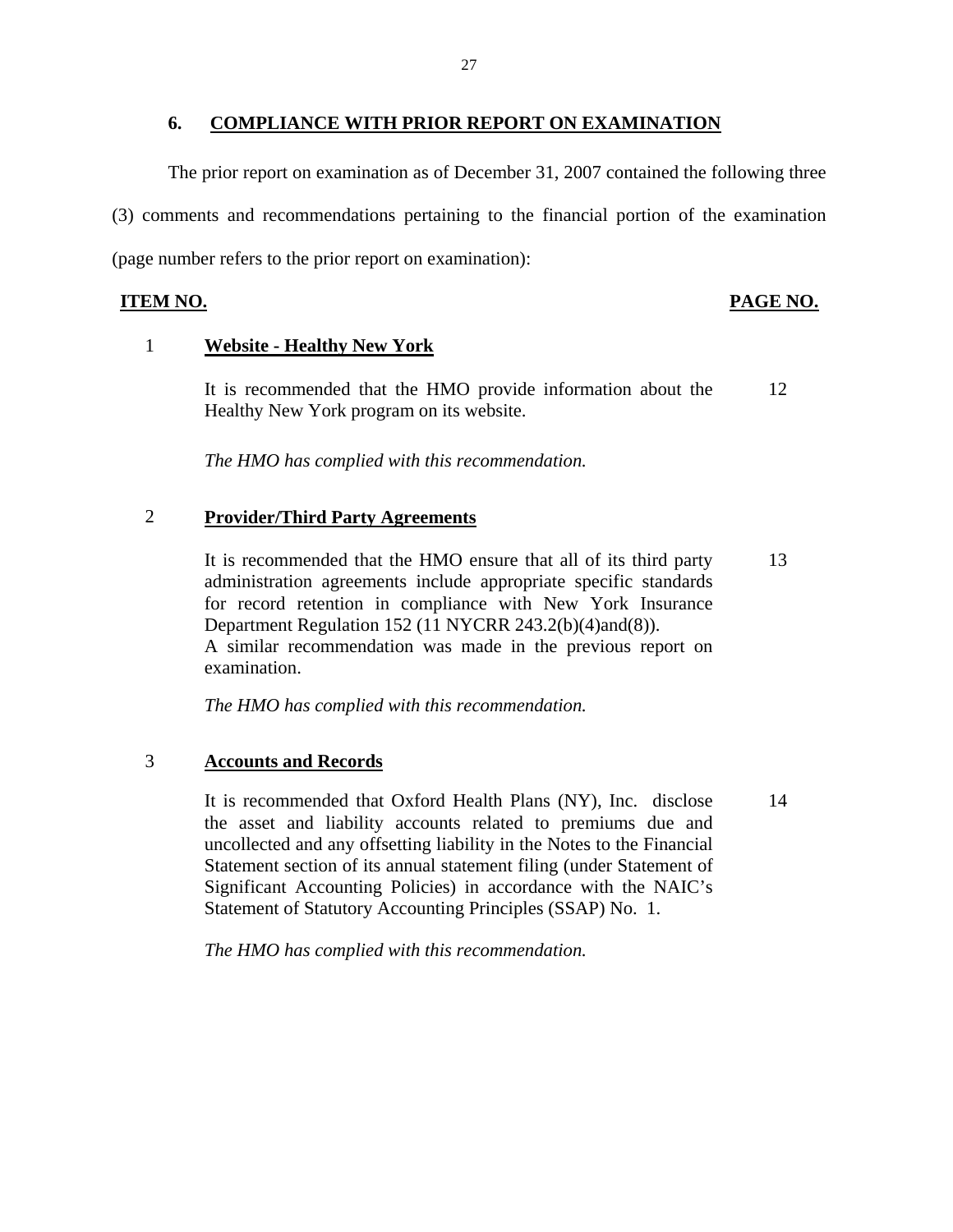# **7. SUMMARY OF COMMENTS AND RECOMMENDATIONS**

28

### **ITEM**

## **PAGE NO.**

### A. **Accounts and Records**

It is recommended that management should continue to make progress related to aligning operational Information Technology practices with existing policies, including the introduction of processes and technologies that can help ensure policy compliance. 18

# B. **Internal Controls**

It is recommended that the Plan change its approach to the documenting and testing of internal controls to enact best practices. It is noted that the definition of "Best Practice" may differ among authoritative sources. 19

# C. **Reinsurance Disclosure**

It is recommended that management add a description of the New York Stop Loss Agreement in the Reinsurance footnote of the Annual Statement and disclose the recoverable amount. Subsequent to the examination period, the Plan complied with this recommendation. 20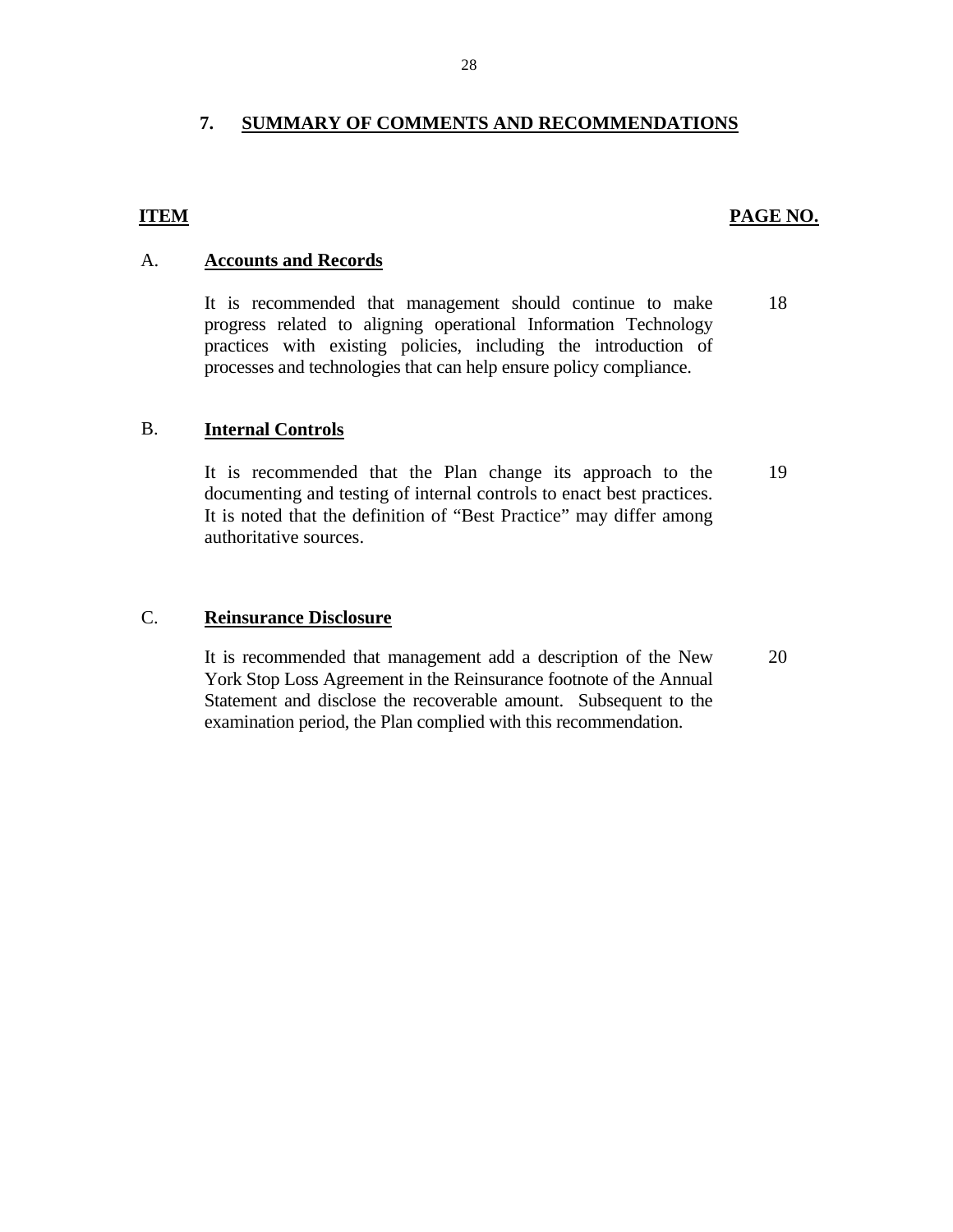Respectfully submitted,

 $\frac{1}{\sqrt{S}}$ Christopher Rushford

STATE OF NEW YORK ) )SS. ) COUNTY OF NEW YORK)

Christopher Rushford, being duly sworn deposes and says that the foregoing report submitted by him is true to the best of his knowledge and belief.

 $\frac{1}{\sqrt{S}}$ 

Christopher Rushford

Subscribed and sworn to before me

this \_\_\_\_\_ of \_\_\_\_\_\_\_\_\_\_\_\_\_ 2014.